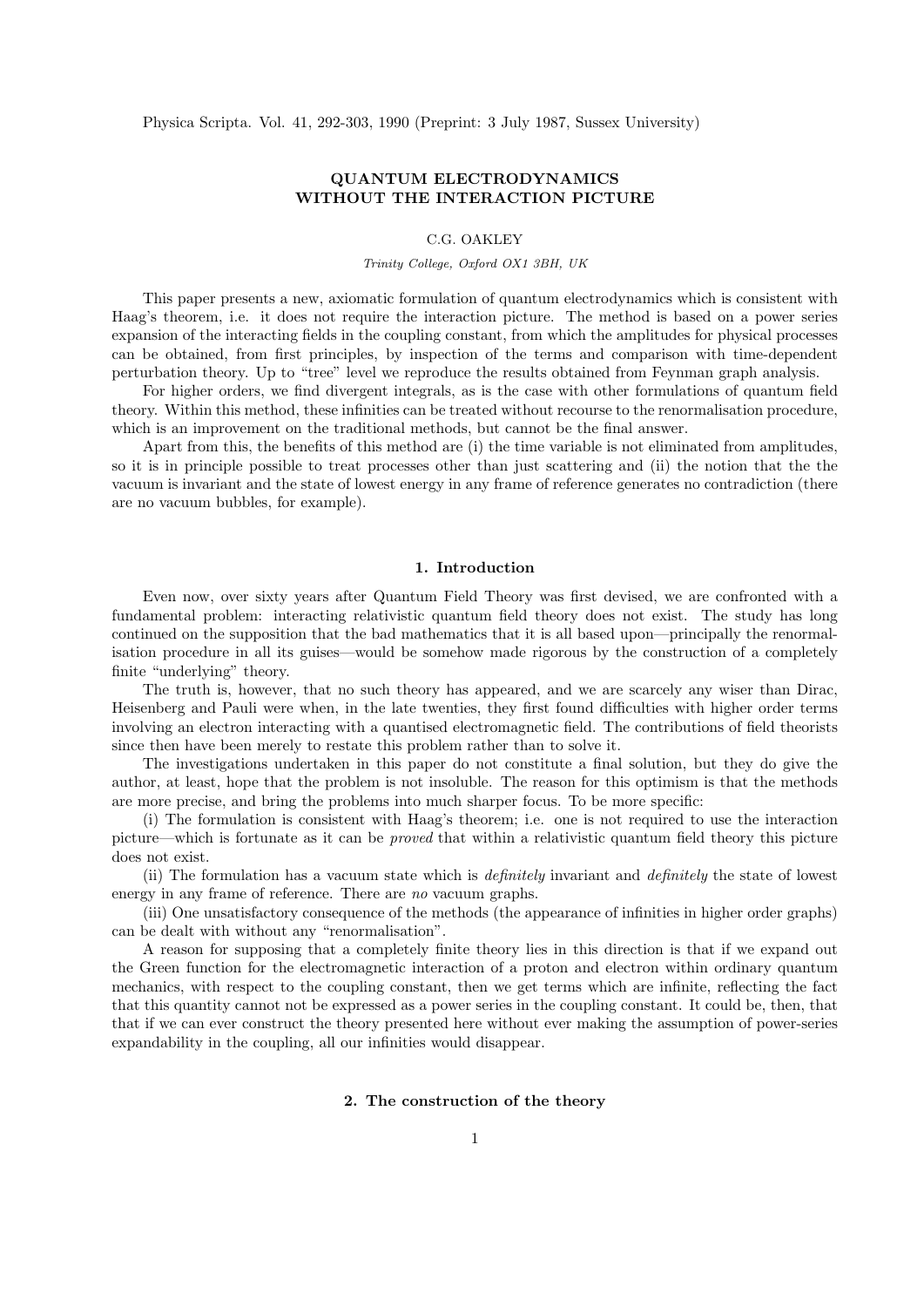#### 2.1. THE AXIOMS; FREE FIELDS

It was shown in a previous paper [\[2\]t](http://www.cgoakley.demon.co.uk/qft/dipe.pdf)hat a self-interacting scalar field theory could be constructed without the use of the interaction picture, and without requiring renormalisation. The construction of a theory of quantum electrodynamics follows along analogous lines. We base the theory upon the following set of axioms:

- I The states of a physical system form a linear vector space  $\mathcal V$  over the complex numbers  $\mathcal C$ , and this is equipped with a sesquilinear, positive-definite inner product.
- II There exists a representation of the orthochronous Poincaré group on  $\mathcal{V}$ , which preserves the inner product.
- III There exists a normalisable, Poincaré-invariant state  $|0\rangle$  called the vacuum.
- IV All the eigenvalues of the translation generators, or the four-momentum operator  $P_a$  lie on or within the forward light cone.
- V There exist linear maps  $\psi_A$  and  $\phi_{AB}$ :  $\mathcal{M} \otimes \mathcal{V} \to \mathcal{V}$  called respectively the electron field operator and the photon field operator, where  $\mathcal M$  is Minkowski space. The latter is subject to the constraints

$$
\phi_{[AB]} = 0 \qquad and \qquad \partial^{AA'} \phi_{AB} = -\partial_{BB'} \overline{\phi}^{A'B'}.
$$
 (2.1)

The second constraint is known as the "homogeneous Maxwell equations". The indices are of  $SL(2,\mathcal{C})$ , the covering group of the Lorentz group.

VI A pair of field operators will either commute or anticommute when the spacetime points that they refer to are separated by spacelike intervals. The (anti)commutators of fields referring to the same spacetime point are always c-numbers.

We have included parity in the symmetry group of the theory, since quantum electrodynamics is known to conserve this. There must be a parity conjugate to the field  $\psi_A$ , and this will be of the kind  $\overline{\chi}^{A'}$ , so it is convenient to group the two into a Dirac spinor thus:  $\psi_{\alpha} = (\psi_A, \overline{\chi}^{A'})$ . In the case of the photon field, we form the Lorentz tensor

$$
F_{ab} = \epsilon_{A'B'} \phi_{AB} + \epsilon_{AB} \overline{\phi}_{A'B'} \tag{2.2}
$$

(using "abstract index" notation) which as such, has the parity operation already defined upon it. The appropriate free field theory emerges when we specify that the particle states associated with each field are irreducible representations of the Poincaré group of spins  $\frac{1}{2}$  and 1 respectively. This implies the Klein-Gordon equation

$$
\left(\partial^2 + m^2\right)\psi_A = 0\tag{2.3}
$$

on the spinor field—which gives the particle states definite mass  $m$ . The tensor structure then guarantees that it represents spin  $\frac{1}{2}$ . We do not apply the complete irreducibility constraint

$$
\psi_A = \frac{i\sqrt{2}}{m} \partial_{AA'} \overline{\psi}^{A'} \tag{2.4}
$$

since we require two sets of particle states—"electrons" and "positrons". The parity conjugate spinor  $\bar{\chi}^{A'}$ may conveniently be defined from  $\psi_A$  through

$$
\overline{\chi}^{A'} = \frac{i\sqrt{2}}{m} \partial^{AA'} \psi_A \tag{2.5}
$$

(2.3) and (2.5) are then embodied in the Dirac equation

$$
(i\partial \hspace{-.08in}\partial -m)\hspace{.08in} \psi = 0. \tag{2.6}
$$

The axioms of the theory then determine the fact that anticommutators (rather than commutators) reduce to c-numbers and that

$$
\{\psi_{\alpha}(x), \overline{\psi}^{\beta}(x')\} = i(2\pi)^{3} (i\partial + m)_{\alpha}{}^{\beta} \Delta(x - x')
$$
  

$$
\{\psi_{\alpha}(x), \psi_{\beta}(x')\} = 0
$$
 (2.7)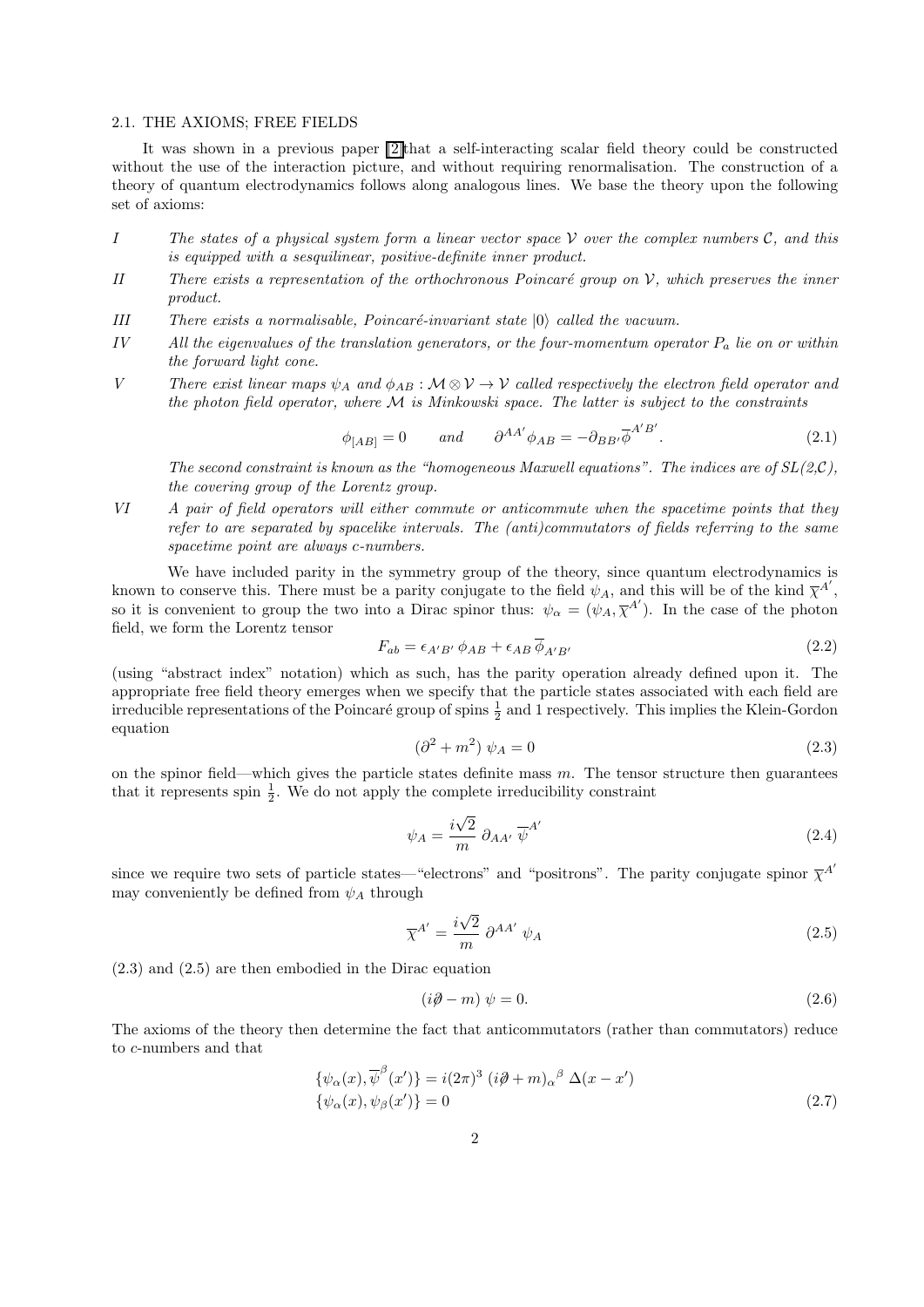where 
$$
\Delta(x) = -i \int \frac{d^4 p}{(2\pi)^3} \ \delta(p^2 - m^2) \ \epsilon(p_0) \ e^{-ip \cdot x}
$$
 (2.8)

is the usual commutator function.

The normalisations used here, although not conventional, will make the analysis simpler later on. It is more convenient to express the anticommutators in terms of the Fourier transform fields defined by

$$
\psi(p) = (2\pi)^{-4} \int d^4x \, e^{-ip \cdot x} \, \psi(x) \tag{2.9}
$$

This leads to

$$
\{\psi_{\alpha}(p), \overline{\psi}^{\beta}(q)\} = (p - m)_{\alpha}{}^{\beta} \delta(p - q) \delta(p^2 - m^2) \epsilon(p_0)
$$
  

$$
\{\psi_{\alpha}(p), \psi_{\beta}(q)\} = 0.
$$
 (2.10)

In the case of the photon field, the irreducibility constraint gives

$$
\partial^a F_{ab} + \mu^2 A_b = 0 \tag{2.11}
$$

where  $A_b$  is defined through

$$
F_{ab} = \partial_a A_b - \partial_b A_a \tag{2.12}
$$

which is the solution of  $(2.1)$ , (which takes the form

$$
\partial_{[a}F_{bc]} = 0\tag{2.13}
$$

in this notation). We find that it is the commutator (rather than the anticommutator) which reduces, and that this is then

$$
[F_{ab}(x), F^{cd}(x')] = 4i(2\pi)^3 \delta_{[a}^{[c} \partial_{b]} \partial^{d]} \Delta(x - x')
$$
 (2.14)

which in momentum space is

$$
[F_{ab}(p), F^{cd}(q)] = 4\delta_{[a}^{[c} \, p_{b]} \, p^{d]} \, \delta(p+q) \, \delta(p^2 - \mu^2) \, \epsilon(p_0). \tag{2.15}
$$

Again, this is fixed by the axioms apart from the normalisation, which is chosen for later convenience. Note that this axiomatic approach bypasses the canonical quantisation procedure.

### 2.2. THE INTERACTING THEORY

To make the transition to interacting field theory, we assume that the interaction is characterised by a coupling constant e, that we may write the fields as a Maclaurin expansion in this parameter, and that the zeroth order terms in the expansion are free fields. Thus

$$
\psi = \psi_0 + e\psi_1 + e^2\psi_2 + \cdots
$$
  
\n
$$
F_{ab} = F_{ab}^0 + eF_{ab}^1 + e^2F_{ab}^2 + \cdots
$$
\n(2.16)

Axiom VI places constraints on the possible form of the higher order fields, and these may be solved. They are best examined in momentum space. If a pair of fields commute or anticommute for spacelike intervals, then we have

$$
[\phi(\mathbf{x},t), \chi(\mathbf{x}',t)]_{\pm} = C(\partial/\partial \mathbf{x}) \,\delta(\mathbf{x} - \mathbf{x}') \tag{2.17}
$$

where C is some finite-order polynomial in  $\partial/\partial x$ . Thus, in terms of the Fourier transform fields,

$$
\int dp^0 dp'^0 e^{i(p^0 + p'^0)t} [\phi(p), \chi(p')]_{\pm} = (2\pi)^{-3} C(-i\mathbf{p}) \delta(\mathbf{p} + \mathbf{p}')
$$
\n(2.18)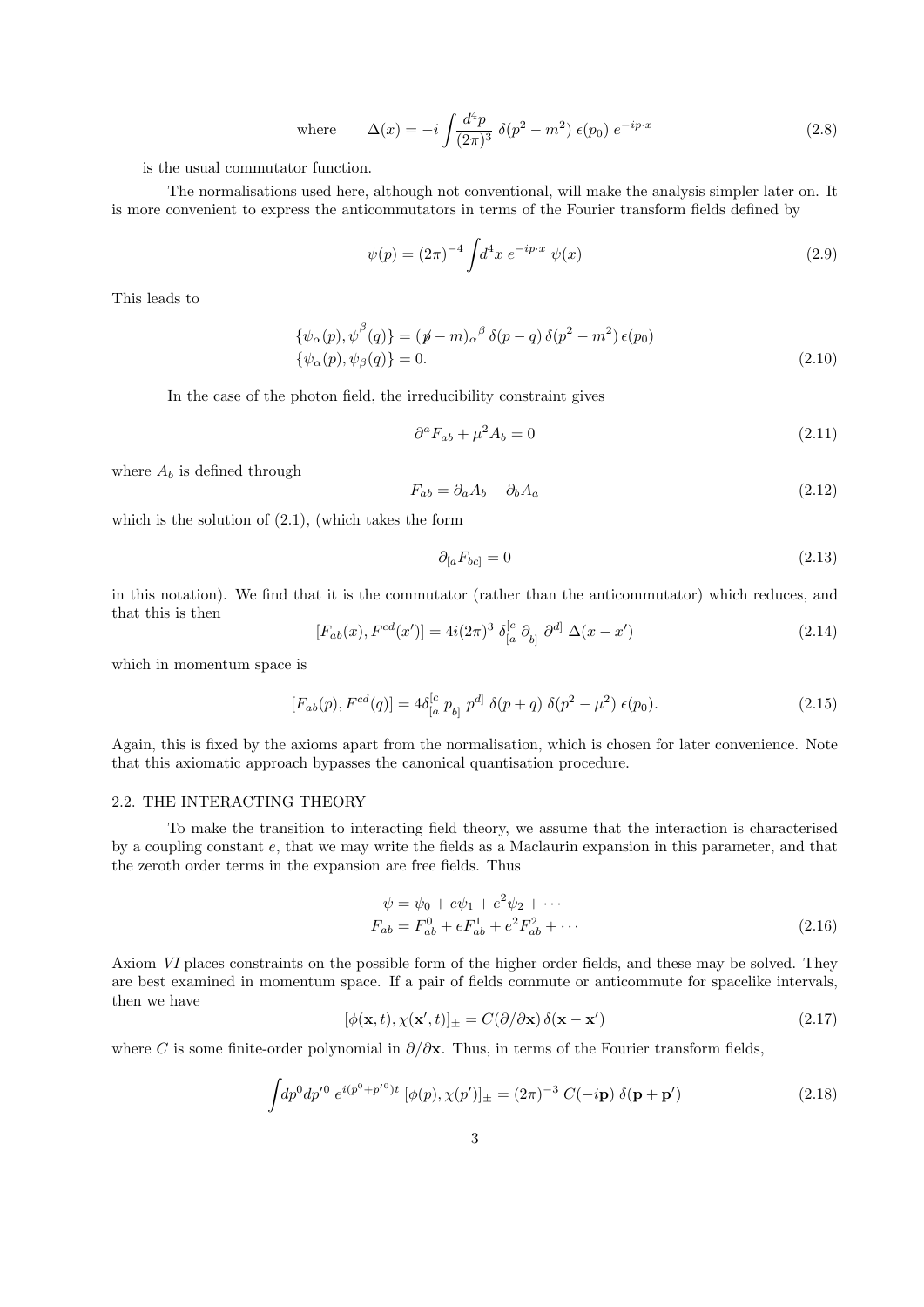which can be rearranged as

$$
\int_{-\infty}^{\infty} d\nu \, [\phi(r+\nu n), \chi(q-r-\nu n)]_{\pm} = (2\pi)^{-3} \, C(r, n) \, \delta(q) \tag{2.19}
$$

where  $n^a = (1, 0, 0, 0)$  and  $r \cdot n = 0$ . Otherwise the four-vectors q and r are arbitrary.  $C(r, n)$  is a quantity with the same tensor structure as the LHS, containing powers of  $r$  up to finite order. The choice of spacelike hyperplane should not be relevant, and so this must hold for all n satisfying  $n_0 > 0, n^2 = 1$ . We may deduce that the free fields obey

$$
\int_{-\infty}^{\infty} d\nu \left\{ \psi_{\alpha}(r+\nu n), \overline{\psi}^{\beta}(-q+r+\nu n) \right\} = (\mathbf{\hat{n}})_{\alpha}{}^{\beta} \delta(q)
$$
\n
$$
\int_{-\infty}^{\infty} d\nu \left\{ \psi_{\alpha}(r+\nu n), \psi_{\beta}(q-r-\nu n) \right\} = 0
$$
\n
$$
\int_{-\infty}^{\infty} d\nu \left[ \psi_{\alpha}(r+\nu n), F_{ab}(q-r-\nu n) \right] = 0
$$
\n
$$
\int_{-\infty}^{\infty} d\nu \left[ F_{ab}(r+\nu n), F^{cd}(q-r-\nu n) \right] = 4 \left( \delta_{[a}^{[c} r^{d]} n_{b]} + \delta_{[a}^{[c} n^{d]} r_{b]} \right) \delta(q)
$$
\n(2.20)

which are of course all of the right form.

If we now consider F and  $\psi$  as interacting fields then the modification to these is that they may develop e-dependent c-number parts on the RHS which are of the form  $(2.19)$ . In fact, we find that if the RHS is a function of e, then this dependence can be eliminated by rescaling the fields by the appropriate e-dependent amount, so we need only consider the case where the presence of interactions does not affect the RHS at all.

Thus, the first-order contributions to the fields are obtained by solving the four equations

$$
\int_{-\infty}^{\infty} d\nu \left( \{ \psi_{\alpha}^{0}(r+\nu n), \overline{\psi}_{1}^{\beta}(-q+r+\nu n) \} + \{ \psi_{\alpha}^{1}(r+\nu n), \overline{\psi}_{0}^{\beta}(-q+r+\nu n) \} \right) = 0
$$
\n
$$
\int_{-\infty}^{\infty} d\nu \left( \{ \psi_{\alpha}^{0}(r+\nu n), \psi_{\beta}^{1}(q-r-\nu n) \} + \{ \psi_{\alpha}^{1}(r+\nu n), \psi_{\beta}^{0}(q-r-\nu n) \} \right) = 0
$$
\n
$$
\int_{-\infty}^{\infty} d\nu \left( [\psi_{\alpha}^{0}(r+\nu n), F_{ab}^{1}(q-r-\nu n)] + [\psi_{\alpha}^{1}(r+\nu n), F_{ab}^{0}(q-r-\nu n)] \right) = 0
$$
\n
$$
\int_{-\infty}^{\infty} d\nu \left( [F_{ab}^{0}(r+\nu n), F_{cd}^{1}(q-r-\nu n)] + [F_{ab}^{1}(r+\nu n), F_{cd}^{0}(q-r-\nu n)] \right) = 0
$$
\n(2.21)

for  $\psi_1$  and  $F_{ab}^1$ . This can be done fairly straightforwardly. Consider the first equation. It follows from this that

$$
\int_{-\infty}^{\infty} d\nu \left( \n\psi \left( \n\psi + \nu \n\psi + m \right) \left\{ \psi^1(r + \nu n), \overline{\psi}^0(r + \nu n - q) \right\} \n- \left\{ \psi^0(r + \nu n), \overline{\psi}^1(r + \nu n - q) \right\} \left( \n\psi + \nu \n\psi - q + m \right) \n\psi \right) = 0 \quad (2.22)
$$

since the  $\{\psi^0, \overline{\psi}^1\}$  term in the first expression is projected out, as is the  $\{\psi^1, \overline{\psi}^0\}$  term in the second; and the order  $\nu$  parts cancel. If we define the functional derivative thus:

$$
\frac{\delta S[\overline{\psi}_0]}{\delta \overline{\psi}_0^{\alpha}(q)} = \lim_{\epsilon \to 0} \epsilon^{-1} \left( S[\overline{\psi}_0^{\gamma}(q') + \epsilon \delta(q - q') \delta_{\alpha}^{\gamma}] - S[\overline{\psi}_0^{\gamma}(q')] \right) \tag{2.23}
$$

where  $\epsilon$  is a parameter which anticommutes with each Fermi field, then it follows that

$$
\{\psi_{\alpha}^{0}(p), S[\overline{\psi}_{0}]\} = (q-m)_{\alpha}{}^{\beta} \frac{\delta S[\psi_{0}]}{\delta \overline{\psi}_{0}^{\beta}(p)} \delta(q^{2}-m^{2}) \epsilon(q_{0})
$$
  
and 
$$
\{S[\psi_{0}], \overline{\psi}_{0}^{\beta}(q)\} = \frac{\delta S[\psi_{0}]}{\delta \psi_{\alpha}^{0}(q)} (q-m)_{\alpha}{}^{\beta} \delta(q^{2}-m^{2}) \epsilon(q_{0}).
$$
 (2.24)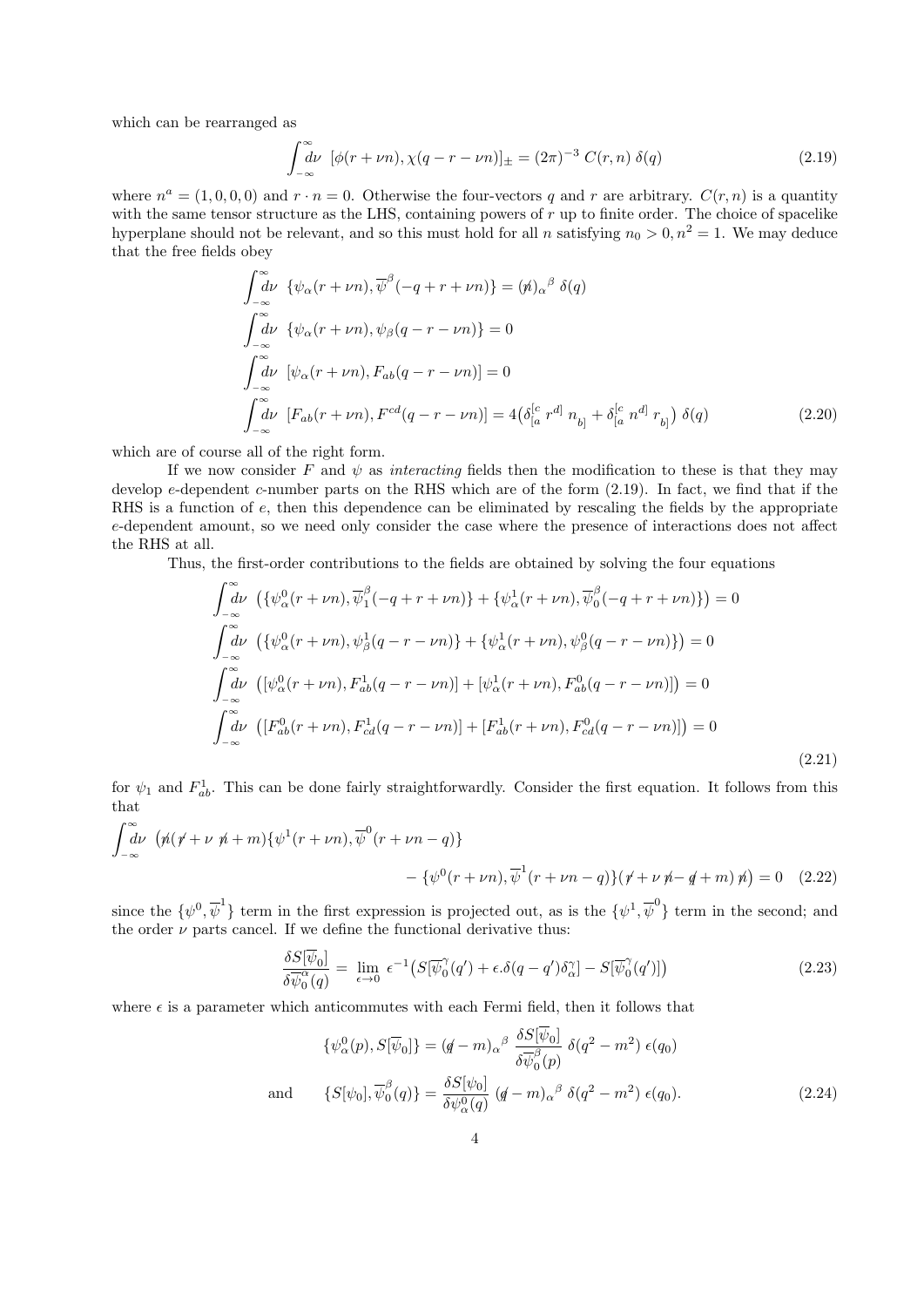So the problem is to solve

$$
\int d\nu \left\{ \n\begin{aligned}\n&\frac{\delta \tilde{\psi}_1(r+\nu n)}{\delta \psi_0(r+\nu n-q)} (\n\dot{r} + \nu \dot{\psi} - \dot{q} - m) \,\delta((r+\nu n-q)^2 - m^2) \,\epsilon(r_0 + \nu n_0 - q_0) \\
&\quad - (\dot{r} + \nu \dot{\psi} - m) \frac{\delta \tilde{\psi}_1(r+\nu n-q)}{\delta \tilde{\psi}_0(r+\nu n)} \,\delta((r+\nu n)^2 - m^2) \,\epsilon(r_0 + \nu n_0) \right\} = 0\n\end{aligned} \tag{2.25}
$$

$$
\Rightarrow \frac{1}{2S} \left[ \n\pi \frac{\delta \tilde{\psi}_1(q-s_-)}{\delta \psi_0(-s_-)} \left( -\n\oint_{-\infty}^{\infty} -m \right) - \n\pi \frac{\delta \tilde{\psi}_1(q-s_+)}{\delta \psi_0(-s_+)} \left( -\n\oint_{+\infty}^{\infty} -m \right) \right] \n-\frac{1}{2R} \left[ \n\pi \left( \n\oint_{+\infty}^{\infty} \frac{\tilde{\psi}_1(r_+ - q)}{\delta \tilde{\psi}_0(r_+)} \n\right) \n\pi \left( -\n\oint_{-\infty}^{\infty} \frac{\tilde{\psi}_1(r_- - q)}{\delta \tilde{\psi}_0(r_-)} \n\right) \n= 0 \quad (2.26)
$$

where we use the notation  $\tilde{\psi}(q) = (q+m)\psi(q), R = \sqrt{(m^2 - r^2)},$ where we use the notation  $\psi(q) - (q + m)\psi(q), n = \sqrt{m - r}$ ,<br>  $s = q - r - (n \cdot q)n, S = \sqrt{m^2 - s^2}, r_{\pm} = r \pm Rn$  and  $s_{\pm} = s \pm Sn$ . We now apply  $(\gamma_{\mp} + m)$  to the left, and  $(\cancel{6}|_{\pm} - m)$  to the right (the square brackets mean an independent choice of signs). This leads to

$$
\left(\rlap{\hspace{0.02cm}/}{\not\!\! \!}+\,m\right)\not{\hspace{0.02cm}/}{\eta}\Bigg[\frac{\delta\tilde{\psi}_{1}(q-s_{[\pm]})}{\delta\psi_{0}(-s_{[\pm]})}-\frac{\delta\overline{\tilde{\psi}_{1}}(r_{\pm}-q)}{\delta\overline{\psi}_{0}(r_{\pm})}\Bigg]\not{\hspace{0.02cm}/}{\eta}(\not{\hspace{0.02cm}} s_{[\mp]}-m)=0\hspace{1cm} (2.27)
$$

for which the solution is

$$
\frac{\delta \psi_{\alpha}^{1}(p)}{\delta \psi_{\beta}^{0}(q)} = \left[ (\not p + m)^{-1} C(p - q) \right]_{\alpha}{}^{\beta} \tag{2.28}
$$

where  $C$  is an operator-valued quantity satisfying

$$
C(q) = \gamma^0 C^+(-q)\gamma^0. \tag{2.29}
$$

The solution of the  $\{\psi, \psi\}$  anticommutator proceeds in the same way. This leads to

$$
\frac{\delta \psi_{\alpha}^{1}(p)}{\delta \overline{\psi}_{0}^{\beta}(-q)} = (\not p + m)^{-1} {\alpha}^{\gamma} N_{\gamma\beta}(p - q)
$$
\n(2.30)

where  $N$  is an operator-valued quantity satisfying

$$
N_{\gamma\beta}(q) = -N_{\beta\gamma}(q). \tag{2.31}
$$

The  $[\psi, F]$  commutator leads to

$$
\frac{\delta \tilde{A}_{a}^{1}(q-r_{\pm})}{\delta \overline{\psi}_{0}(r_{\pm})} - (r_{\pm} + m)\alpha_{a}(q,r_{\pm}) - \beta(q,r_{\pm})(q-r_{\pm})_{a} = \frac{\delta \tilde{\psi}_{1}(q-s_{[\pm]})}{\delta A_{0}^{a}(-s_{[\pm]})} + \gamma(q,s_{[\pm]}).s_{a}^{[\pm]} = V_{a}(q) \quad (2.32)
$$

where  $S = \sqrt{(\mu^2 - s^2)}$  now, with  $\mu$  the photon mass, and  $\alpha$ ,  $\beta$ ,  $\gamma$  and V arbitrary operator-valued functions. We use the notation  $\tilde{A}_a(q) = (q^2 - \mu^2)A_a(q)$ , and the functional derivative with respect to A is analogous to (2.23) except that  $\epsilon$  is a normal scalar parameter. The fact that this appears only in the functional derivative  $\delta/\delta F_0$  means that it has the property that

$$
p^a \frac{\delta(\cdots)}{\delta A_0^a(p)} = 0. \tag{2.33}
$$

Thus, contracting  $(2.32)$  with  $s_{[\pm]}$ , we find that

$$
\mu^2 \cdot \gamma(q, s_{[\pm]}) = s_{[\pm]} \cdot V(q). \tag{2.34}
$$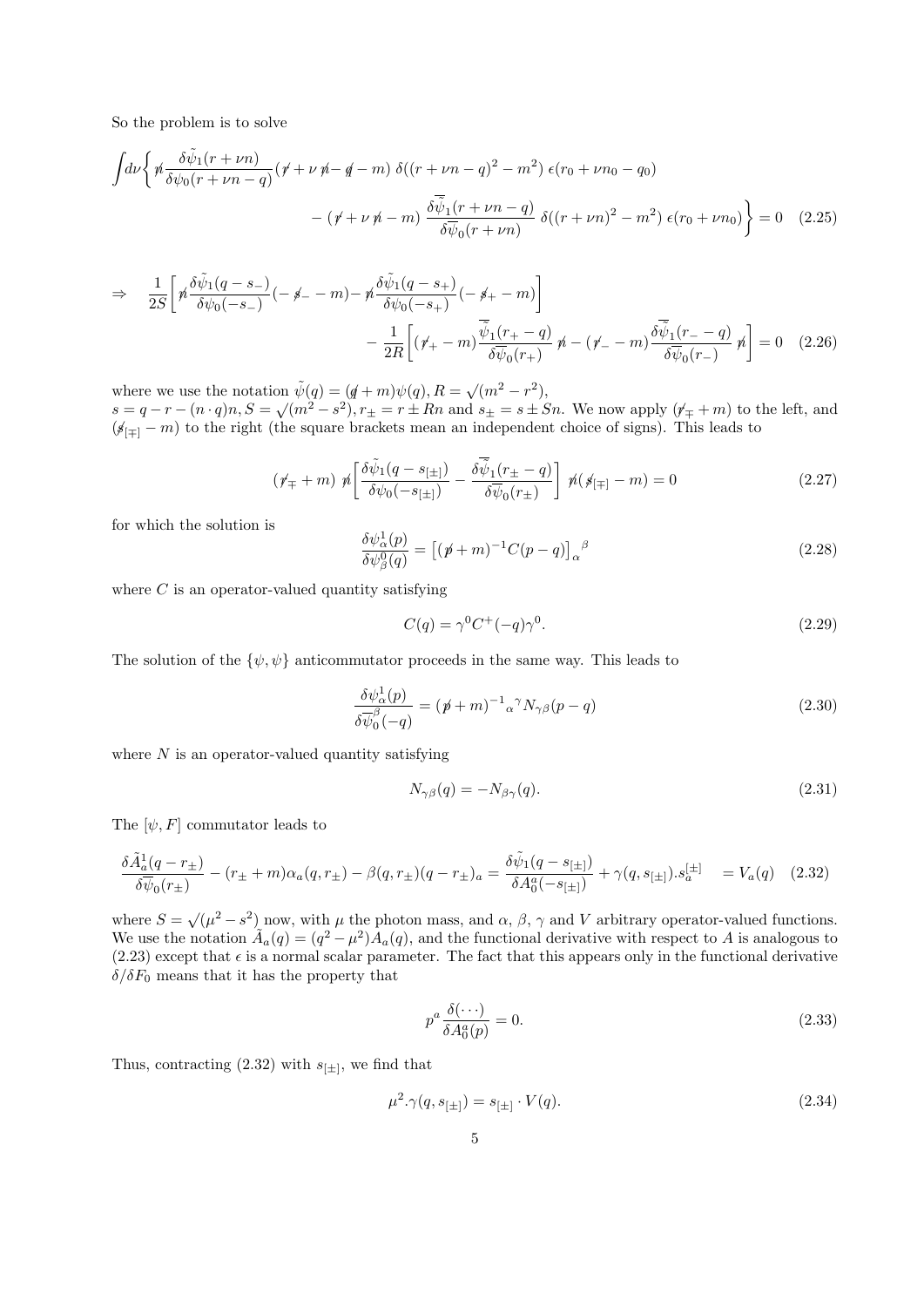So if  $\mu = 0$ , the interaction  $V(q)$  is trivial. We conclude from this that in this theory the photon may not be completely massless. Accepting this limitation, the commutator leads to

$$
\frac{\delta\psi_{1\alpha}(p)}{\delta A_0^a(q)} = (p + m)^{-1} \alpha^\beta \left(V_{\alpha\beta}(p - q) - \frac{q_a q^b}{\mu^2} V_{b\beta}(p - q)\right)
$$
\nand\n
$$
\frac{\delta A_a^1(p)}{\delta \overline{\psi}_0^\alpha(-q)} = (p^2 - \mu^2)^{-1} \left[V_{a\alpha}(p - q) + \beta(p, q)p_a\right]
$$
\n(2.35)

The final commutator  $[F, F]$  leads to

$$
\frac{\delta A_a^1(p)}{\delta A_0^b(q)} = (p^2 - \mu^2)^{-1} \left[ f_{ab}(p - q) - \frac{q_b q^c}{\mu^2} f_{ac}(p - q) + p_a(\delta_b(p, q) - \frac{q_b q^c}{\mu^2} \delta_c(p, q)) \right]
$$
\n(2.36)

where  $f_{ab}(q) = f_{ab}^+(-q) = f_{ba}(q)$  and  $\delta_a^+(p,q) = -\delta_a(-p,-q)$  but these are otherwise arbitrary.

The solution to these constraints can be obtained by writing out the most general forms for  $\psi_1$  and  $A_1$  in terms of  $\psi_0$  and  $A_0$ , and then applying functional derivatives. We find that the solutions are

$$
\psi_1(p) = (p + m)^{-1} \frac{\delta S_0(q)}{\delta \overline{\psi}_0(p - q)} \quad \text{and} \quad A_{1a}(p) = (p^2 - \mu^2)^{-1} \left[ \frac{\delta S_0(q)}{\delta A_0^a(q - p)} + p_a B(p) \right] \tag{2.37}
$$

where  $B(p) = -B^+(\underline{\hspace{0.3cm}}-p)$  is related to  $\beta$  by  $\beta = \delta B/\delta \overline{\psi}$ ; and  $S_0(q)$  is a local, non-derivative, Lorentz-invariant construction of  $\psi_0$ ,  $\overline{\psi}_0$  and  $A_0$  such that

$$
S_0(q)^+ = S_0(-q); \tag{2.38}
$$

i.e. it has the form

$$
S_0(q) = \sum_{\substack{n \text{ various} \\ n,m}} M_{\alpha_1...\alpha_n}^{a_1...\alpha_m \beta_1...\beta_n} \int d^4p_1 \dots d^4p_n d^4q_1 \dots d^4q_m d^4r_1 \dots d^4r_n
$$
  

$$
\delta(q - p_1 - \dots - p_n - q_1 - \dots - q_m - r_1 - \dots - r_n)
$$
  

$$
\overline{\psi}_0^{\alpha_1}(-p_1) \dots \overline{\psi}_0^{\alpha_n}(-p_n) A_{a_1}^0(q_1) \dots A_{a_m}^0(q_m) \psi_{\beta_1}(r_1) \dots \psi_{\beta_n}(r_n) \quad (2.39)
$$

where M is a preserved tensor of  $SL(2,\mathcal{C})$ , which does not violate parity, and satisfies

$$
M^*_{\alpha_1...\alpha_n}{}^{a_1...a_m\beta_1...\beta_n} = M_{\beta'_n...\beta'_1}{}^{a_m...a_1\alpha'_n...\alpha'_1}(\gamma^0)^{\beta_1\beta'_1}\cdots(\gamma^0)^{\beta_n\beta'_n}(\gamma^0)_{\alpha_1\alpha'_1}\cdots(\gamma^0)_{\alpha_n\alpha'_n} \quad (2.40)
$$

If we stipulate that  $A_a$  is a vector (rather than an axial vector), and that the coupling is trilinear, then we have

$$
S_0(q) = -\int d^4p_1 d^4q_1 d^4r_1 \,\delta(q - p_1 - q_1 - r_1) \,\overline{\psi}_0(-p_1) \,\mathcal{A}_0(q_1)\psi_0(r_1). \tag{2.41}
$$

which is unique (apart from a scaling factor, which may in any case be absorbed by redefining  $e$ ); which gives us

$$
(\not p + m)\psi_1(p) = -\int d^4q \not A_0(q)\psi_0(p-q)
$$
  

$$
(p^2 - \mu^2)A_1^a(p) = -\int d^4q \,\overline{\psi}_0(q)\gamma^a\psi_0(p+q) + p^aB(p)
$$
 (2.42)

The higher-order terms in the expansion can now be derived straightforwardly. For these, we need the commutators

$$
\int_{-\infty}^{\infty} d\nu \, [\psi(r+\nu n), A_a(q-r-\nu n)]_1
$$
\nand\n
$$
\int_{-\infty}^{\infty} d\nu \, \nu \, [\psi(r+\nu n), A_a(q-r-\nu n)]_1
$$
\n(2.43)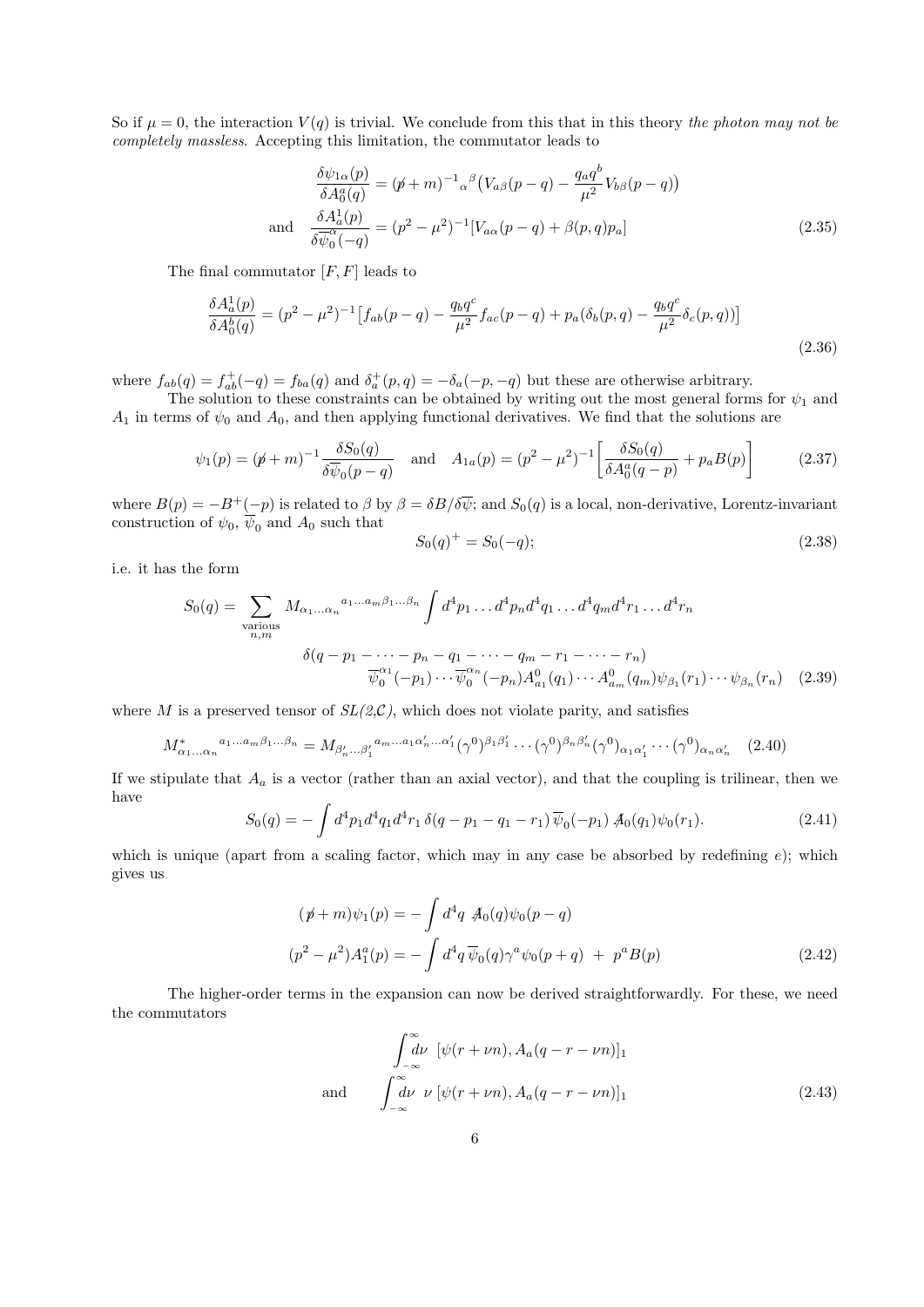where we use the notation

$$
(\phi \chi \psi \cdots)_n = \sum_{i,j,k,\cdots} \delta_{n,i+j+k+\cdots} \phi_i \chi_j \psi_k \cdots \tag{2.44}
$$

Substituting the solutions obtained earlier [2.35], we have

$$
\int_{-\infty}^{\infty} d\nu \, [\psi(r+\nu n), A_a(q-r-\nu n)]_1 = -\frac{1}{\mu^2} \dot{m}_a(n \cdot V(q))
$$
  
+ 
$$
\frac{1}{2R} [(\dot{r}_+ - m)((\xi - R)^2 - S^2)^{-1} {\beta_+} + \frac{(q-r_+) \cdot V}{\mu^2} (q-r_+)_a
$$
  
- 
$$
(\dot{r}_- - m)((\xi + R)^2 - S^2)^{-1} {\beta_-} + \frac{(q-r_-) \cdot V}{\mu^2} (q-r_-)_a]
$$

and

$$
\int_{-\infty}^{\infty} d\nu \ \nu \ [\psi(r+\nu n), A_a(q-r-\nu n)]_1
$$
  
=  $\frac{1}{\mu^2} (\dot{m} s_a(n \cdot V) + n_a(\dot{m} (s \cdot V) - (\dot{r} - m)(n \cdot V)))$   
+  $\frac{1}{2} \Big[ (\dot{r}_+ - m) \frac{\beta_+ + \frac{(q-r_+)\cdot V}{\mu^2}}{(\xi - R)^2 - S^2} (q - r_+)_{a} + (\dot{r} - m) \frac{\beta_- + \frac{(q-r_-)\cdot V}{\mu^2}}{(\xi + R)^2 - S^2} (q - r_-)_{a} \Big]$  (2.45)

where  $\beta_{\pm} = \beta(q - r_{\pm}, -r_{\pm})$  of eq.(2.35) and  $\xi = n \cdot q$ . Evidently, if  $\beta_{\pm} = -\mu^{-2}(q - r_{\pm}) \cdot V(q)$ , then the expressions take a particularly simple form, i.e.

$$
\int_{-\infty}^{\infty} d\nu \, [\psi(r+\nu n), A_a(q-r-\nu n)]_1 = -\frac{\rlap{/}{m_a(n\cdot V)}}{\mu^2}
$$
\n
$$
\int_{-\infty}^{\infty} d\nu \, \nu \, [\psi(r+\nu n), A_a(q-r-\nu n)]_1 = \frac{\rlap{/}{m_a(n\cdot V)} + n_a(\rlap{/}{n(a\cdot V)} - (\rlap{/}{r-m})(n\cdot V))}{\mu^2}
$$
\n(2.46)

Choosing the solution with  $S_0$  given by  $(2.41)$ , we find that the first-order fields are then given by

$$
(\not p + m)\psi_1(p) = -\int d^4q \not A_0(q)\psi_0(p-q)
$$
  
\n
$$
(p^2 - \mu^2)A_1^a(p) = -\int d^4q \,\overline{\psi}_0(q)\left(\gamma^a - \frac{p^a}{\mu^2}\not p\right)\psi_0(p+q)
$$
  
\n
$$
= -\int d^4q \,\overline{\psi}_0(q)\gamma^a\psi_0(p+q)
$$
\n(2.47)

We may now show that

$$
\tilde{\psi}_{n+1}(p) = -\int d^4q \left(\mathcal{A}(q)\psi(p-q)\right)_n
$$
\nand

\n
$$
\tilde{A}_a^{n+1}(p) = -\int d^4q \left(\overline{\psi}(q)\gamma_a\psi(p+q)\right)_n
$$
\n(2.48)

with  
\n
$$
\int_{-\infty}^{\infty} d\nu \, [\psi(r+\nu n), A_a(q-r-\nu n)]_{n+1} = \frac{1}{\mu^2} \psi_n(q) n_a
$$
\n
$$
\int_{-\infty}^{\infty} d\nu \, \nu \, [\psi(r+\nu n), A_a(q-r-\nu n)]_{n+1} = -\frac{(s-\xi n)_a}{\mu^2} \psi_n(q)
$$
\n
$$
\int_{-\infty}^{\infty} d\nu \, \{1, \nu, \nu^2\} \, [A_a(r+\nu n), A_b(q-r-\nu n)]_{n+1} = 0 \tag{2.49}
$$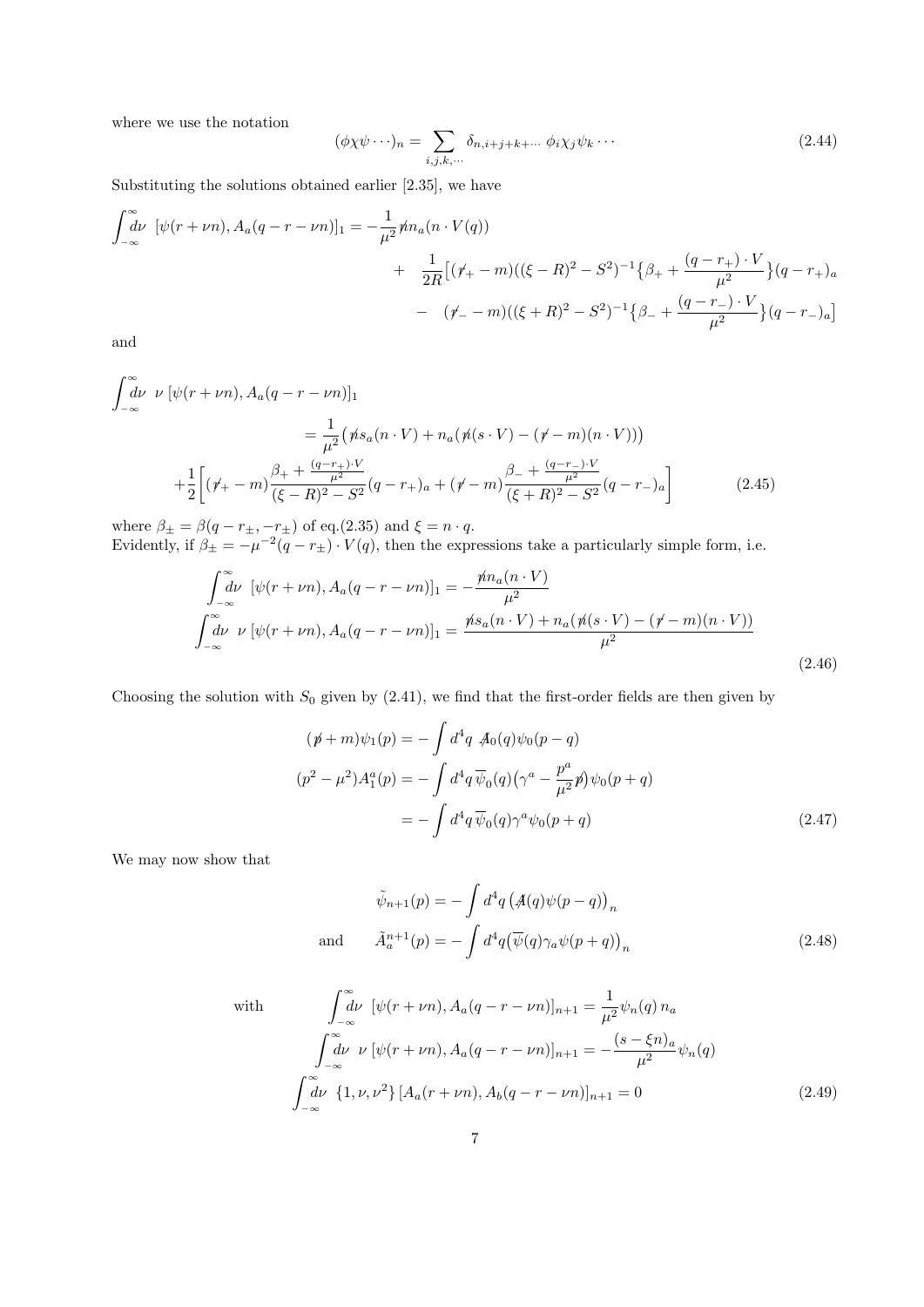will solve the (anti)commutators to all orders. That the forms (2.49) satisfy the  $[\psi, F]$  and  $[F, F]$  commutators (i.e. make them vanish) is easy to deduce, as is the fact that they are equivalent to  $(2.46)$  for  $n = 0$ . For  $n > 0$ , we substitute the solutions (2.48) into (2.49) or the anticommutators  $\{\psi, \overline{\psi}\}_{n+1}$  and  $\{\psi, \psi\}_{n+1}$  being required to be zero, and thereby check the consistency.

For example, verifying

$$
\int d\nu \{ \psi_{\alpha}(r+\nu n), \overline{\psi}^{\beta}(r+\nu n-q) \}_{n+1} = 0;
$$

multiply by  $p(\gamma+m) \rightarrow -\left(\gamma-\gamma+m\right)p$ , so that we have

$$
\int d\nu \left( \n\psi \left( \n\psi + \nu \n\psi + m \right) \n\left\{ \psi \left( r + \nu n \right), \overline{\psi} \left( r + \nu n - q \right) \right\}_{n+1} - \left\{ \psi \left( r + \nu n \right), \overline{\psi} \left( r + \nu n - q \right) \right\}_{n+1} \n\tag{2.50}
$$
\n
$$
\left( \n\psi + \nu \n\psi - \psi + m \right) \n\psi = 0
$$

which is

$$
\int d\nu \left( \n\psi \left( \tilde{\psi}(r+\nu n), \overline{\psi}(r+\nu n-q) \right) - \left\{ \psi(r+\nu n), \overline{\tilde{\psi}}(r+\nu n-q) \right\} \n\psi \right)_{n+1} = 0. \tag{2.51}
$$

Replacing the tilde fields with the expansions, we then get

$$
-\int d^4q' \int d\nu \left(\n\pi \left(\frac{\mathcal{A}}{\mathcal{A}}(q')\psi(r+\nu n-q'),\overline{\psi}(r+\nu n-q)\right)\n\right) - \left(\psi(r+\nu n),\overline{\psi}(-q+r+\nu n+q')\right)\n\mathcal{A}(q')\right)_n = 0 \quad (2.52)
$$

Expanding the anticommutators with

$$
\{AB, C\} = A\{B, C\} - [A, C]B,\tag{2.53}
$$

and substituting the lower-order expressions for these terms, we see that the equation holds. To ensure that the reverse implication works for commutators involving  $A$ , we have to check different combinations—e.g. to establish

$$
\int d\nu (1, \nu, \nu^2) [A, A]_{n+1} = 0 \tag{2.54}
$$

we have to check that the independent combinations

$$
\int d\nu[\tilde{A}, A], \qquad \int d\nu[A, \tilde{A}] \qquad \text{and} \qquad \int d\nu \,\nu([A, \tilde{A}] - [\tilde{A}, A]) \tag{2.55}
$$

are all zero.

We have therefore shown that the equations of motion of normal massive quantum electrodynamics

$$
(\not p + m)\psi(p) = -e \int d^4q \mathcal{A}(q)\psi(p-q)
$$
  

$$
(p^2 - \mu^2)A^a(p) = -e \int d^4q \overline{\psi}(q)\gamma^a\psi(p+q)
$$
 (2.56)

which are

$$
(\mathrm{i}\partial - e A - m)\psi = 0
$$
  

$$
(\partial^2 + \mu^2)A_a = e\overline{\psi}\gamma_a\psi
$$
 (2.57)

in configuration space (together with the stipulation  $\partial \cdot A = 0$ ), are the simplest interacting solution to the axioms presented at the beginning of this section. This solution is not unique, though. It appears that any local, non-derivative, Lorentz-invariant, parity-conserving construction derived appropriately through the Action principle, will solve the (anti)commutators (although this has not been checked fully).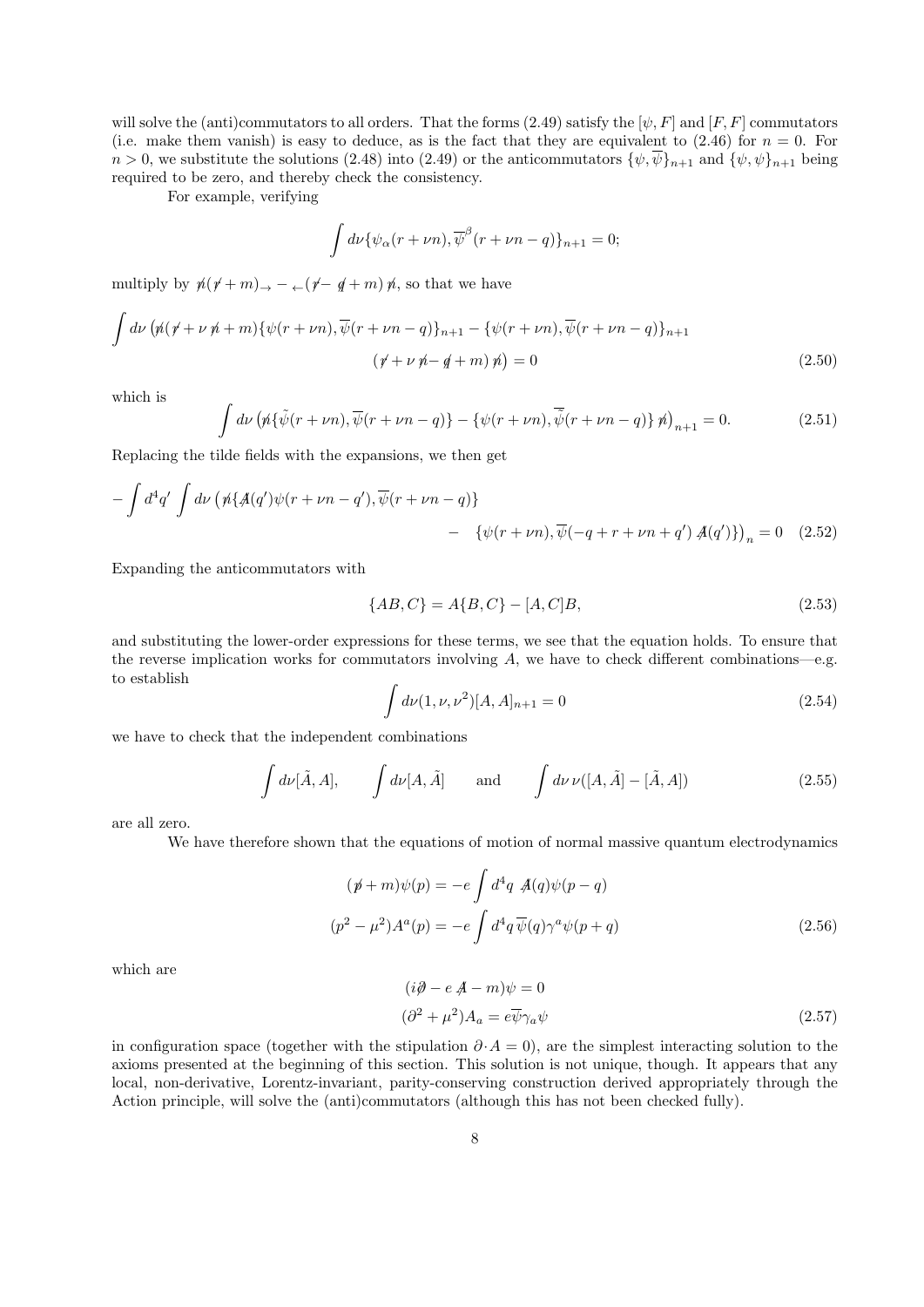We may always reduce the interacting field to combinations of free fields, as we have seen. Since the properties of these are well established, it follows that any Green function can be written down by inspection. To see this, we note that (e.g.)

$$
[P_a, \psi_0(x)] = -i\partial_a\psi_0(x) \tag{2.58}
$$

remains true even in the presence of interactions, on account of the fact that  $P_a$  is just the translation generator. Hence

$$
[P_a, \psi_0(p)] = p_a \psi_0(p) \tag{2.59}
$$

and so

$$
\psi_0(p)|0\rangle\tag{2.60}
$$

is a state of four-momentum  $p_a$ . But axiom IV requires that there are no negative energy states, so this must just give zero when  $p_0 < 0$ .

The procedure for obtaining the value of a Green function is thus: write out the expansion of each interacting field in terms of free fields; then commute or anticommute the negative-energy parts of these to the right to annihilate the vacuum. The value of the Green function is then just the value of the (anti)commutator c-numbers picked up in the process.

The higher-order fields reduce to lower-order ones through

$$
\psi_n(p) = -(\not p + m)^{-1} \int d^4q \sum_i \mathcal{A}_i(q) \psi_{n-1-i}(p-q)
$$
  

$$
A_n^a(p) = -(p^2 - \mu^2)^{-1} \int d^4q \sum_i \overline{\psi}_i(q) \gamma^a \psi_{n-1-i}(p+q).
$$
 (2.61)



Fig. 1. Graphical representation of the first-order fields



Fig. 2. Graphical representation of the second-order fields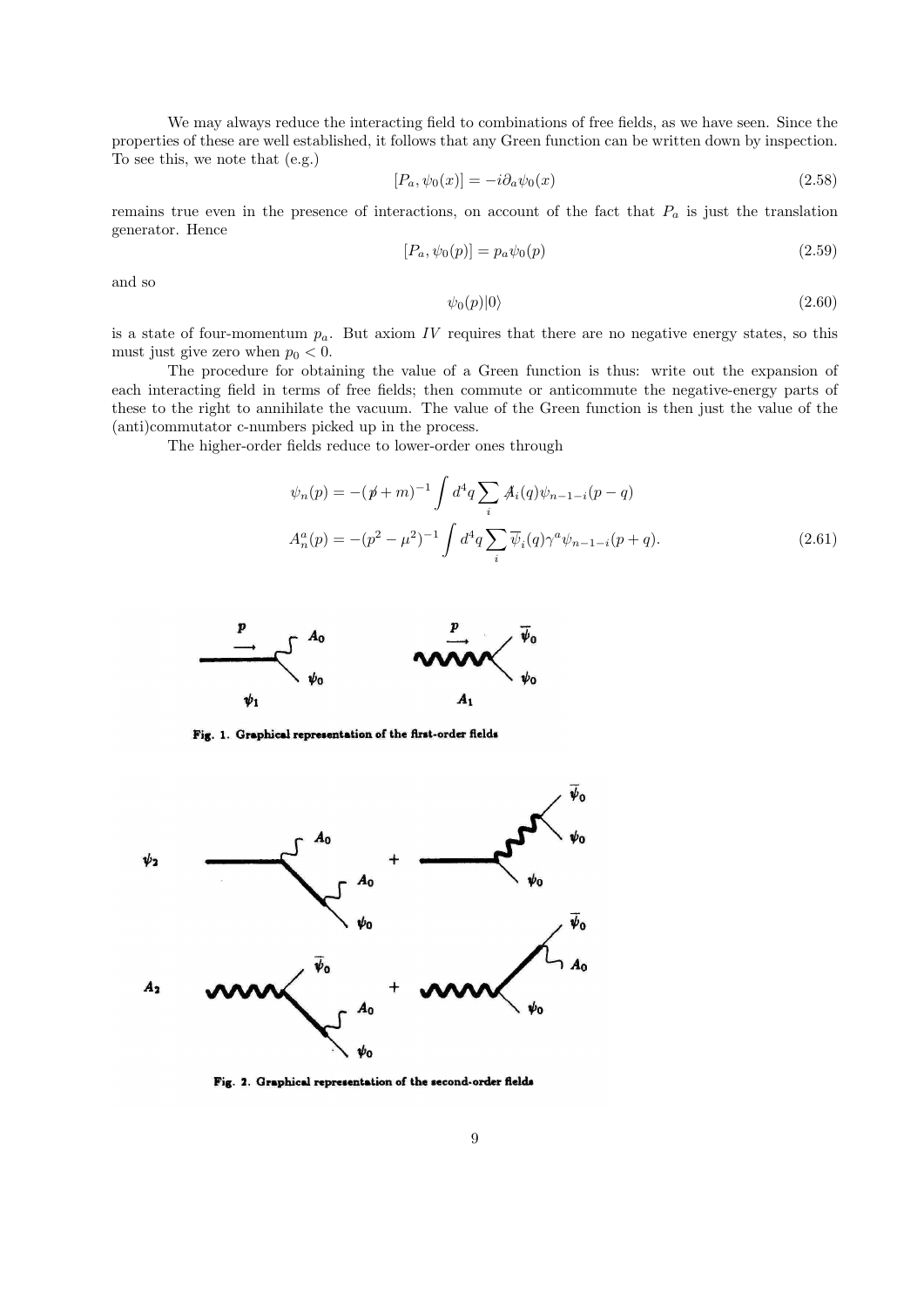These can be viewed graphically as trees whose branches have free fields attached at the ends. For example, we can see  $\psi_1$  and  $A_1$  as the stems of fig. 1. We associate the factors  $-(p+m)^{-1}$  and  $-(p^2-\mu^2)^{-1}$ with the heavy lines, called "proliferators". The second-order fields then have the representations shown in fig. 2, since we now attach one zeroth order and one first order field to the proliferator in each case. The higher order fields we obtain by continuing the process, i.e. adding further branches to the trees. In a vacuum expectation value of a product of fields, the trees which represent each field link up through the (anti)commutation of the free fields to the right to annihilate the vacuum. This leads to the following set of rules for obtaining the value of a Green function

### 2.3. THE GRAPH RULES

(1). The matrix element is given by the sum of expressions corresponding to all of the topologically possible diagrams, subject to the following rules. There are no disconnected diagrams. For each field in the matrix element corresponding to an external particle we assign a momentum such that the time component will be positive. For incoming particles we associate a line which enters the diagram from the right. The incoming lines appear from top to bottom in the same order that the fields in the matrix element appear from right to left. Outgoing particles are represented by lines leaving the diagram to the left, and the order that they appear from top to bottom is the same order as they appear in the matrix element from left to right (see fig. 3).



(2). There are two kinds of line:

i. A proliferator. A heavy line.

(a). Fermions. The proliferators have arrows to indicate the direction of charge flow. This follows momentum flow for electrons and opposes it for positrons. There is a factor

$$
(p-p)^{-1}
$$
 for an electron, and  
 $-(p+p)^{-1}$  for a positron.

These are represented by straight lines.

(b). Photons. Wavy line with a factor  $-\eta_{ab}(p^2-\mu^2)^{-1}$ .

From every proliferator it must be possible to access a unique external line by a unique route made up solely of proliferators (i.e. there are no (just-) proliferator loops, and we cannot go from one external line to another by proliferators alone). Momentum flow is always outwards along the tree for incoming lines and inwards (i.e. towards the stem) for outgoing lines.

ii. A propagator. A thin line.

(a). Fermions.

$$
(p + m) \theta(p_0) \delta(p^2 - m^2)
$$
 for an electron, and  
\n $(p - m) \theta(p_0) \delta(p^2 - m^2)$  for a positron.

A straight line. We draw an arrow next to the line to show momentum flow, and an arrow on the line to show charge flow—which follows momentum flow for electrons, and opposes it for positrons. (b). Photons. Wavy line with a factor

$$
(-\eta_{ab} + \frac{p_a p_b}{\mu^2})\theta(p_0)\delta(p^2 - \mu^2).
$$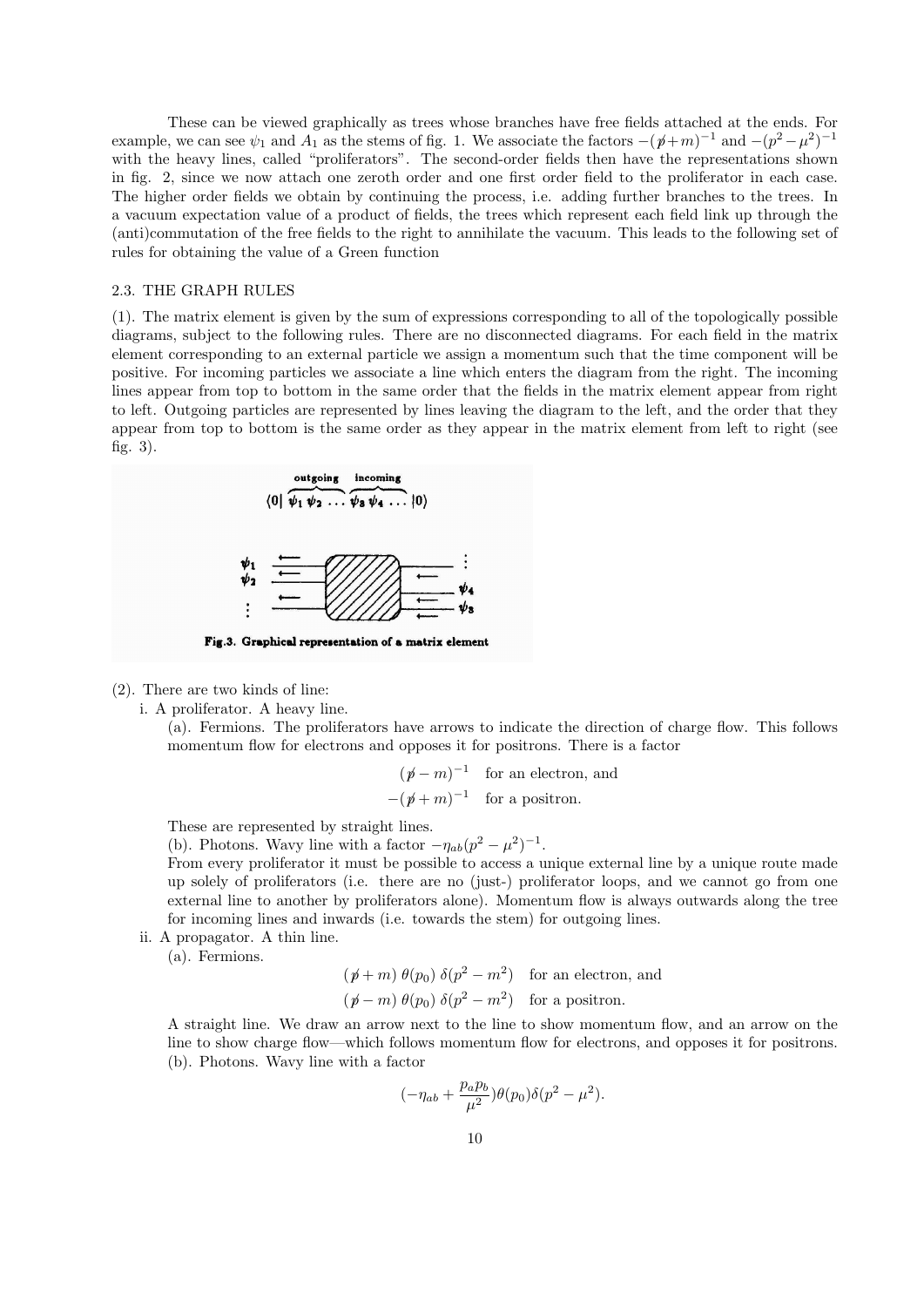We draw an arrow next to the line to show momentum flow.

The direction of momentum flow in propagators is always from incoming to outgoing lines, or downwards if between incoming proliferator trees, or upwards if between outgoing proliferator trees. Charge flow in the proliferator trees is downwards in incoming trees. Propagators may attach at both ends to the same proliferator tree. In this case we have to arrange that the momentum flow of the propagators is then downwards. These directions become upwards for outgoing trees. Charge flow in loops is always *clockwise*. No line may cross a proliferator.

(3). The vertices are always the junctions of two fermion and one photon line. Four-momentum and charge are conserved here, and a factor  $e\gamma_a$  is associated with it. There must be at least one proliferator joining the vertex.

(4). Spinor matrices are always contracted in the reverse order as they appear along a charge line. There is a factor (-1) for each crossing of fermion line by fermion line. For each graph, or connected subgraph, there is a momentum conservation factor  $\delta(\sum p_f - \sum p_i)$ . Undetermined momenta are integrated over (but without an attached numerical factor).

## 2.4. THE INFINITIES AND THEIR REMOVAL

We obtain infinite answers for all physical quantities on account of higher order graphs. This means that the theory we have been developing cannot be the final answer. One hope is that these infinities are a consequence of the expansion in the coupling constant, and if this could be avoided then they would disappear, but this is just speculation. For the time being we will "learn to live" with these since, if we do, we find that we reproduce Feynman graphs, at least, up to "tree" level, and these are known to give good agreement with experiment.

If each field in the matrix element could be written as a normal-ordered reduction into free fields then no infinities would appear at all. The infinities arise within the power series reduction of each field, and graphically will appear as propagators attached at both ends to the same proliferator tree. The types, and their treatment, are as follows:



(i) Order e, graphically represented by the tadpole graph (fig. 4a). This is an infinite scalar which we obtain when putting  $\overline{\psi}_0\psi_0$  into normal order in  $A_a^1$ . This presents no difficulty at all since the normal-ordered coupling is still strictly a solution of the commutators [2.21]—as may be checked by functional differentiation.

(ii) Order  $e^2$ . Figs. 4b and c are the infinities associated with  $\psi_2$ ; and figs. 4d and e are the ones associated with  $A_2$ . In obtaining expressions for the higher-order fields we did not actually solve the commutators directly—we merely substituted expressions, and showed that these worked. However, it is possible to see how the direct method would apply. To obtain  $\psi_2$  and  $F_2$  we would solve

$$
\int d\nu (\{\psi_0, \overline{\psi}_2\} + \{\psi_1, \overline{\psi}_1\} + \{\psi_2, \overline{\psi}_0\}) = 0
$$
\n(2.62)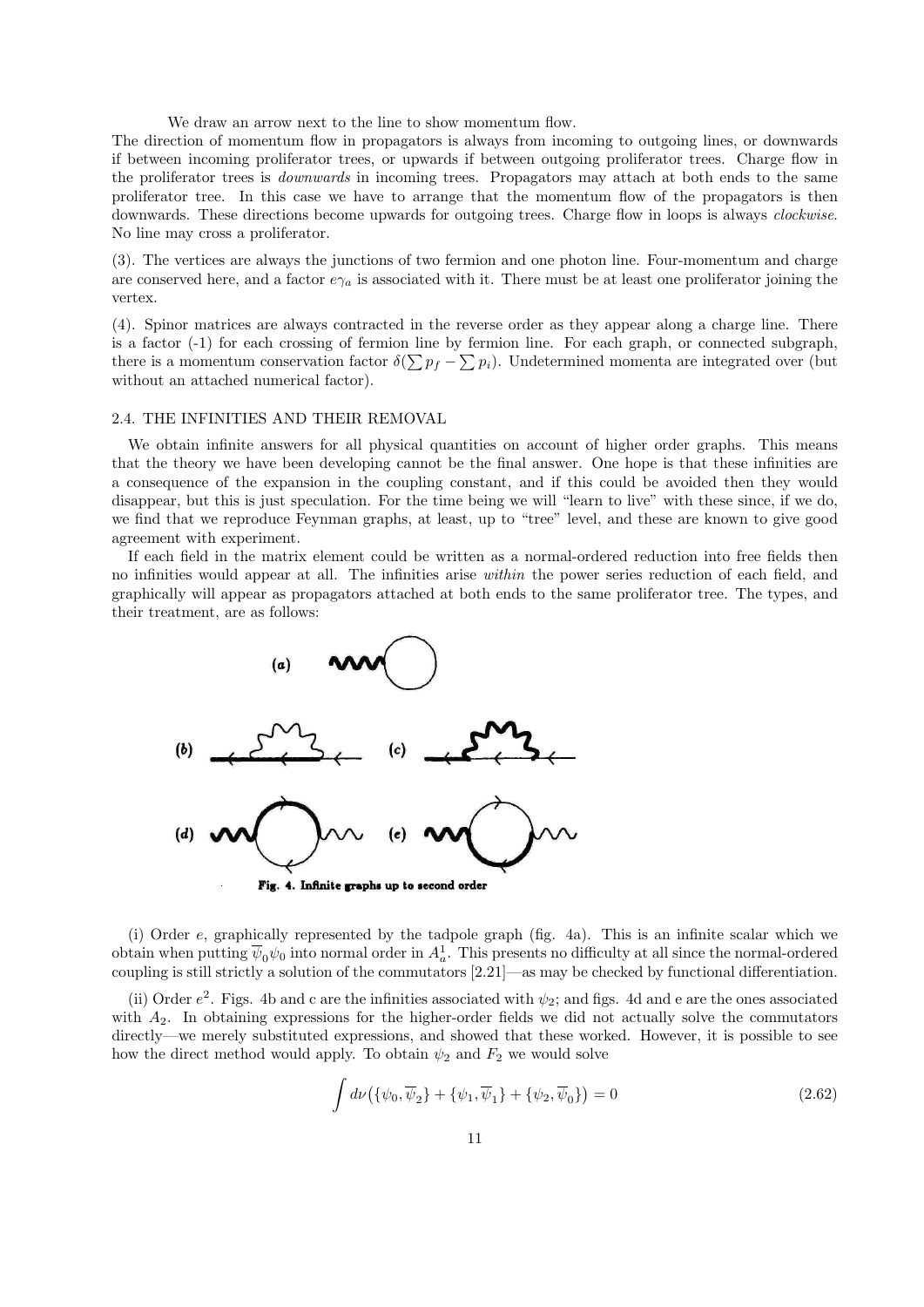together with  $\{\psi, \psi\}_2$ ,  $[\psi, F]_2$  and  $[F, F]_2$  being required to vanish. The middle term of (2.62) takes the form of a particular integral, and in analogy to the solution of the first-order case, we may derive

$$
(\psi_{\mp} + m) \,\n\hbar \left[ \frac{\delta}{\delta \psi_0(-s_{[\pm]})} \left\{ \tilde{\psi}_2(q - s_{[\pm]}) + \int d^4 q' \big( \mathcal{A}(q') \psi(q - s_{[\pm]} - q') \big)_1 \right\} \right] \\
- \frac{\delta}{\delta \overline{\psi}_0(r_{\pm})} \left\{ \overline{\tilde{\psi}}_2(r_{\pm} - q) + \int d^4 q' \big( \overline{\psi}(q') \, \mathcal{A}(q - r_{\pm} + q') \big)_1 \right\} \right] \,\n\hbar(\psi_{[\mp]} - m) = 0. \tag{2.63}
$$

The second-order solution—as any higher order solution—is arbitrary to the extent of addition of a first-order solution. If we use the freedom available to include a first-order solution, then we are essentially modifying the equation of motion (such as  $(2.56)$ ) to include local couplings of order  $e<sup>2</sup>$  and higher. If we do not allow this, then we are making each functional derivative in (2.63) separately zero, and may then integrate to obtain the expression for  $\psi_2$  that we had before [2.48]. However, these give the aforementioned infinities, which may only be avoided if we put the interactions  $(A\psi)_1$  and  $(\bar{\psi}A)_1$  in (2.63), in normal order. We must do this, so we have to subtract infinity times  $\psi_0(q - s_{[+]})$  from the first interaction, and infinity times  $\psi_0(r_{\pm} - q)$  in the other interaction. The tensors outside the main bracket have no effect, so what we are now attempting to solve is thus

$$
\frac{\delta}{\delta \psi_0(-s_{[\pm]})} \Big\{ \tilde{\psi}_2(q - s_{[\pm]}) + \int d^4 q' : \left( \mathcal{A}(q') \psi(q - s_{[\pm]} - q') \right)_1 : \Big\} \n- \frac{\delta}{\delta \overline{\psi}_0(r_{\pm})} \Big\{ \overline{\tilde{\psi}}_2(r_{\pm} - q) + \int d^4 q' : \left( \overline{\psi}(q') \mathcal{A}(q - r_{\pm} + q') \right)_1 : \Big\}
$$

$$
= \text{ indeterminate scalar} \tag{2.64}
$$

since  $(\infty) - (\infty)$  is indeterminate.

The LHS is of the form  $f(q, s_{[\pm]}) - \overline{f}(-q, -r_{\pm})$ , so either the theory is inconsistent, or the scalar takes the form  $s(q, s_{[\pm]}) - s^*(-q, -r_{\pm})$  and we are presented with the problem of solving

$$
\frac{\delta}{\delta\psi_0(-s_{[\pm]})}\left\{\tilde{\psi}_2(q-s_{[\pm]})+\int d^4q':\left(\mathcal{A}(q')\psi(q-s_{[\pm]}-q')\right)_1:\right\}-s(q,s_{[\pm]})=C_2(q). \tag{2.65}
$$

We take  $C_2(q)$  to be zero for reasons given earlier. The scalar must then be zero as will be seen when we put the resultant  $\tilde{\psi}_2(p)$  on-shell and take vacuum expectation values. The same procedure may be applied to the  $[F, F]_2$  commutator to normal-order  $\tilde{A}_2$ , and the commutators  $[\psi, \psi]_2$  and  $[\psi, F]_2$  will still be zero. We may, therefore, ignore the divergent graphs.

(iii) Order  $e<sup>3</sup>$  and higher. The foregoing may be extended to higher-order infinities, except that instead of getting indeterminate scalars, we will normally get indeterminate operators, which, unlike the scalars obtained before can in fact be legitimately integrated to make a contribution to the higher-order field. The indeterminacy means that this extra contribution is arbitrary except in the number and types of each field that it involves—so it may be a derivative or non-local construction, and as long as these appear in normal order, we cannot to exclude such contributions with complete rigour. We will exclude these terms on the grounds that this is not the theory being considered: which is our argument for excluding higher than trilinear couplings—which would be allowed from the solution of the commutators alone. Fundamentally, the problem is that locality, as expressed by axiom VI is something that cannot unambiguously be demanded of an interacting field theory. Our theory then represents what is apparently the simplest attempt at consistency with  $(VI)$  that is available in an interacting theory.

The consequence of all this, then, is that we delete all the infinite graphs which appear—which will always be ones where propagators are attached at both ends to the same proliferator tree (incidentally, finite graphs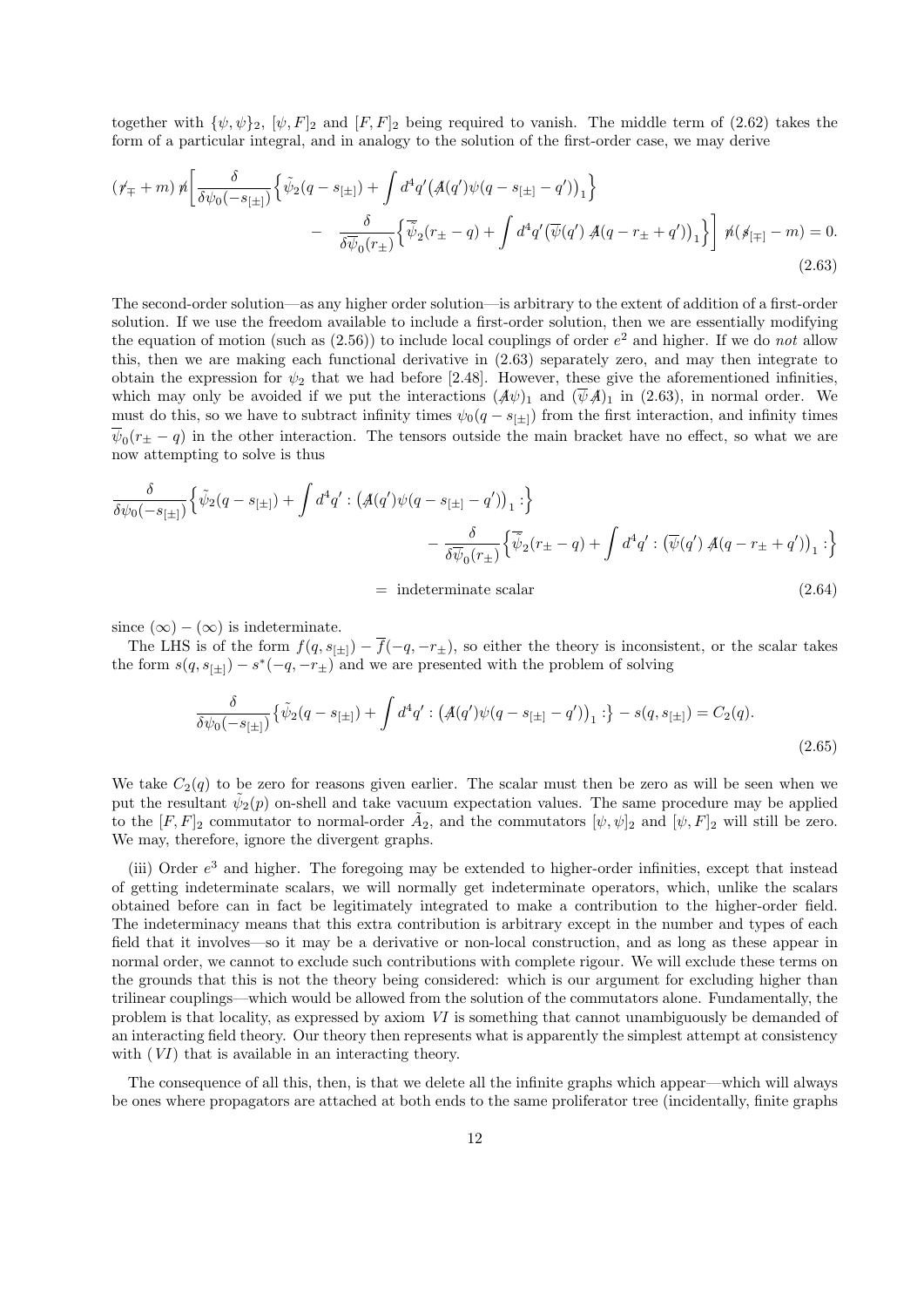of this kind must contain at least three photon proliferators in each loop, so they cannot appear until we are solving for  $\psi_6$  or  $A_7$ ).

## 3. Scattering processes

We will consider the term "scattering" process to mean one where the particles involved behave as though free for almost all of the time, interacting only briefly within some well-defined spatial region. In such a situation the amplitudes are well approximated by the lowest-order contributions to the matrix elements. We will consider the specific cases of  $e^+e^-$  elastic scattering and  $e^+e^- \to \gamma\gamma\gamma$ , and then go on to the general case, showing that the lowest-order contributions to such processes are the same as those obtained from the tree-level Feynman graphs.

# 3.1.  $e^+e^-$  ELASTIC SCATTERING

The Green function we need is

$$
\langle 0|\psi_{\alpha}(t;-\mathbf{q}_{1})\overline{\psi}^{\beta}(t;\mathbf{q}_{2})\psi_{\gamma}(0;\mathbf{p}_{2})\overline{\psi}^{\delta}(0;-\mathbf{p}_{1})|0\rangle =
$$
\n
$$
\int dq_{1}^{0} dq_{2}^{0} dp_{1}^{0} dp_{2}^{0} e^{-i(q_{1}^{0}+q_{2}^{0})t} \langle 0|\psi_{\alpha}(-q_{1})\overline{\psi}^{\beta}(q_{2})\psi_{\gamma}(p_{2})\overline{\psi}^{\delta}(-p_{1})|0\rangle \quad (3.1)
$$

The matrix element  $\langle 0 | \psi_\alpha(-q_1) \overline{\psi}^\beta(q_2) \psi_\gamma(p_2) \overline{\psi}^\delta(-p_1) | 0 \rangle$  is, up to order  $e^2$ , the sum of the following terms, represented by the graphs of fig. 5:

$$
(\not p_1 + m)_{\alpha}{}^{\delta} \theta(p_1^0) \delta(p_1^2 - m^2) \delta(p_1 - q_1) (\not p_2 - m)_{\gamma}{}^{\beta} \theta(p_2^0) \delta(p_2^2 - m^2) \delta(p_2 - q_2)
$$
\n
$$
e^2 \left[ (\not p_1 - m)^{-1} \int d^4 q \, \theta(q^0) \left( -\eta^{ab} + \frac{q^a q^b}{\mu^2} \right) \delta(q^2 - \mu^2) \gamma^b \, \theta(p_1^0 - q^0) \, \delta((p_1 - q)^2 - m^2)
$$
\n
$$
(\not p_1 - q + m) \, \gamma^a \, (\not p_1 - m)^{-1} \right]_{\alpha}^{\delta} \delta(p_1 - q_1)
$$
\n
$$
(\not p_2 - m)_{\gamma}{}^{\beta} \, \theta(p_2^0) \, \delta(p_2^2 - m^2) \, \delta(p_2 - q_2) \quad (3.2b)
$$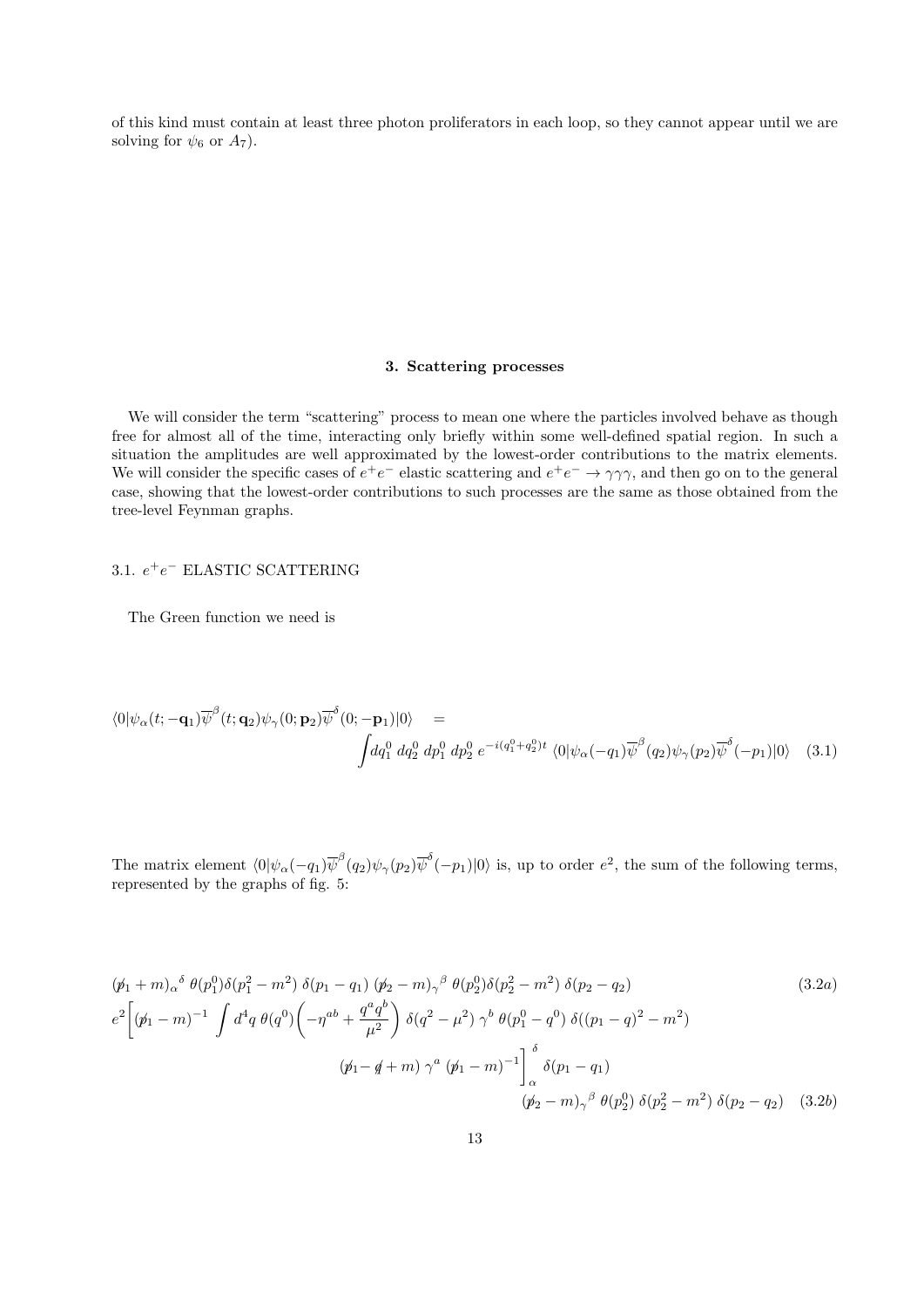

Fig. 8. The contributions to  $e^+e^-$  elastic scattering up to order  $e^2$ 

$$
e^{2}(\not{p}_{1} + m)_{\alpha}{}^{\delta} \theta(p_{1}^{0}) \delta(p_{1}^{2} - m^{2}) \delta(p_{1} - q_{1}) \left[ (\not{p}_{2} + m)^{-1} \int d^{4}q \theta(q^{0}) \delta(q^{2} - \mu^{2}) \right]
$$

$$
\left( -\eta^{ab} + \frac{q^{a}q^{b}}{\mu^{2}} \right) \gamma^{b} \theta(p_{2}^{0} - q^{0}) \delta((p_{2} - q)^{2} - m^{2}) (\not{p}_{2} - \not{q} - m)
$$

$$
\gamma^{a} (\not{p}_{2} + m)^{-1} \int_{\gamma}^{\beta} \delta(p_{2} - q_{2}) \quad (3.2c)
$$

$$
e^{2} \left[ (\not{q}_{1} - m)^{-1} \gamma^{a} (\not{p}_{1} + m) \right]_{\alpha}{}^{\delta} \theta(p_{1}^{0}) \delta(p_{1}^{2} - m^{2}) \left( -\eta_{ab} + \frac{(p_{2} - q_{2})_{a} (p_{2} - q_{2})_{b}}{\mu^{2}} \right)
$$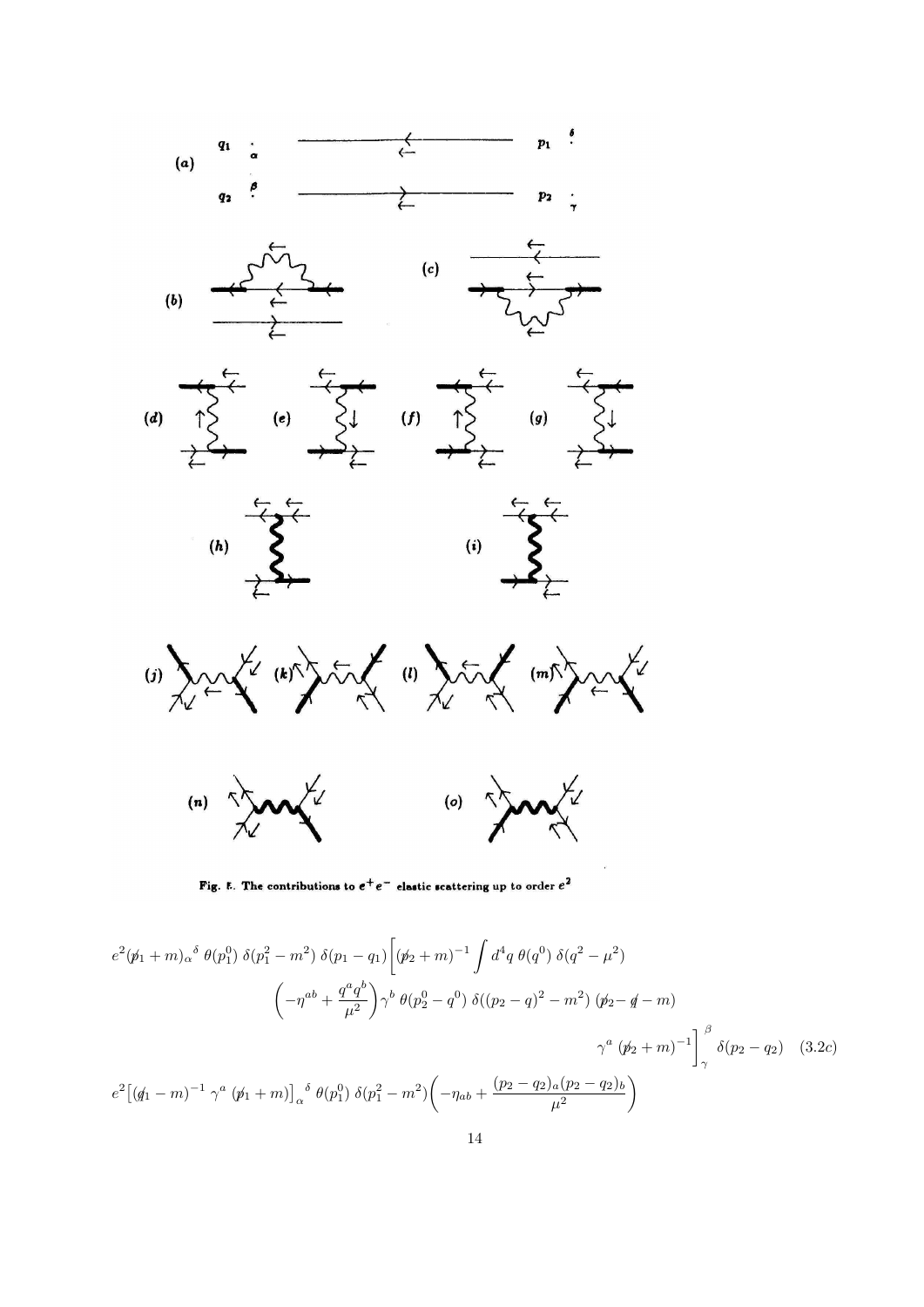$$
\theta(p_2^0 - q_2^0) \delta((p_2 - q_2)^2 - \mu^2)(-1) \left[ (\not p_2 + m)^{-1} \gamma^b \theta(q_2^0) \delta(q_2^2 - m^2) (q_2 - m) \right]_{\gamma}^{\beta} \delta(q_1 + q_2 - p_1 - p_2)
$$
 (3.2*d*)

plus corresponding expressions for the graphs e, f and g.

$$
e^{2} \theta(q_{1}^{0}) \delta(q_{1}^{2} - m^{2}) \left[ (\not{q}_{1} + m) \gamma^{a} \theta(p_{1}^{0}) \delta(p_{1}^{2} - m^{2}) (\not{p}_{1} + m) \right]_{\alpha}^{\delta} \frac{-1}{(p_{1} - q_{1})^{2} - \mu^{2}}
$$
  
\n
$$
(-1) \left[ (\not{p}_{2} + m)^{-1} \gamma_{a} \theta(q_{2}^{0}) \delta(q_{2}^{2} - m^{2}) (\not{q}_{2} - m) \right]_{\gamma}^{\beta} \delta(q_{1} + q_{2} - p_{1} - p_{2}) \quad (3.2h)
$$
  
\n
$$
e^{2} \theta(q_{0}^{0}) \delta(q_{2}^{2} - m^{2}) \left[ (\not{q}_{1} + m) \gamma^{a} \theta(q_{0}^{0}) \delta(q_{2}^{2} - m^{2}) (\not{q}_{1} + m) \right]_{\delta}^{\delta} \frac{-1}{(q_{1} - q_{1})^{2} - \mu^{2}}
$$

$$
e^{2} \theta(q_{1}^{0}) \delta(q_{1}^{2} - m^{2}) \left[ (g_{1} + m) \gamma^{a} \theta(p_{1}^{0}) \delta(p_{1}^{2} - m^{2}) (p_{1} + m) \right]_{\alpha}^{\delta} \frac{-1}{(p_{1} - q_{1})^{2} - \mu^{2}}
$$
  
\n
$$
\theta(p_{2}^{0}) \delta(p_{2}^{2} - m^{2}) (p_{2} - m) \gamma_{a} (-1) (q_{2} + m)^{-1} \gamma^{b} \delta(q_{1} + q_{2} - p_{1} - p_{2})
$$
 (3.2*i*)  
\n
$$
-e^{2} \left[ (p_{2} + m)^{-1} \gamma_{a} \theta(p_{1}^{0}) \delta(p_{1}^{2} - m^{2}) (p_{1} + m) \right]_{\gamma}^{\delta} \left( -\eta^{ab} + \frac{(p_{1} + p_{2})^{a} (p_{1} + p_{2})^{b}}{\mu^{2}} \right)
$$
  
\n
$$
\theta(p_{1}^{0} + p_{2}^{0}) \delta((p_{1} + p_{2})^{2} - \mu^{2}) \left[ (q_{1} - m)^{-1} \gamma_{b} (q_{2} - m) \right]_{\alpha}^{\beta} \theta(q_{2}^{0}) \delta(q_{2}^{2} - m^{2})
$$
  
\n
$$
\delta(q_{1} + q_{2} - p_{1} - p_{2})
$$
 (3.2*j*)

plus corresponding expressions for graphs k, l and m.

$$
e^{2} \left[ (q_{1} + m) \theta(q_{1}^{0}) \delta(q_{1}^{2} - m^{2}) \gamma_{a} (q_{2} - m) \right]_{\alpha}^{\beta} \theta(q_{2}^{0}) \delta(q_{2}^{2} - m^{2}) \frac{-1}{(p_{1} + p_{2})^{2} - \mu^{2}}
$$

$$
\left[ -(\not p_{2} + m)^{-1} \gamma^{a} \theta(p_{1}^{0}) \delta(p_{1}^{2} - m^{2}) (\not p_{1} + m) \right]_{\gamma}^{\delta} \delta(q_{1} + q_{2} - p_{1} - p_{2}) \quad (3.2n)
$$

$$
e^{2} \left[ (q_{1} + m) \theta(q_{1}^{0}) \delta(q_{1}^{2} - m^{2}) \gamma_{a} (-1) (q_{2} + m)^{-1} \right]_{\alpha}^{\beta} \frac{-1}{(p_{1} + p_{2})^{2} - \mu^{2}}
$$

$$
\left[ (\not p_{2} - m) \theta(p_{2}^{0}) \delta(p_{2}^{2} - m^{2}) \gamma^{a} \theta(p_{1}^{0}) \delta(p_{1}^{2} - m^{2}) (\not p_{1} + m) \right]_{\gamma}^{\delta} \delta(q_{1} + q_{2} - p_{1} - p_{2}) \quad (3.2o)
$$

The integrals in the self-energy graphs are just phase space integrals and so do not diverge. For example, graph (b) yields

$$
\frac{\pi e^2}{2p_1^2} \theta \left( p_1^0 - \sqrt{\mathbf{p}_1^2 + (m+\mu)^2} \right) \sqrt{(p_1^2 - (\mu+m)^2)(p_1^2 - (\mu-m)^2)}
$$
\n
$$
\left[ \left( -\cancel{p}_1 + 3m - \frac{(p_1^2 - m^2 - 2\mu^2)(p_1^2 + \mu^2 - m^2)}{2\mu^2 p_1^2} \cancel{p}_1 \right) (\cancel{p}_1 - m)^{-1} \right]_\alpha^\delta
$$
\n
$$
\delta(p_1 - q_1) \left( \cancel{p}_2 - m \right)_{\gamma}^\beta \theta \left( p_2^0 \right) \delta(p_2^2 - m^2) \delta(p_2 - q_2) \quad (3.3)
$$

The contribution that this gives to the matrix element (3.1) is then

$$
\delta(\mathbf{p}_2 - \mathbf{q}_2) (\not{p}_2 - m)_{\gamma}{}^{\beta} \frac{1}{2p_2^0} e^{ip_2^0 t} \Big|_{p_2^0 = \sqrt{\mathbf{p}_2^2 + m^2}} \delta(\mathbf{p}_1 - \mathbf{q}_1)
$$
  

$$
\int_{\sqrt{\mathbf{p}_1^2 + (m + \mu)^2}}^{\infty} dp_1^0 e^{ip_1^0 t} \frac{\pi e^2}{2p_1^2 (-\not{p}_1 + m)} \sqrt{p_1^2 - (\mu + m)^2} \sqrt{p_1^2 - (\mu - m)^2}
$$
  

$$
\left[ \left( -\not{p}_1 + 3m - \frac{(p_1^2 - m^2 - 2\mu^2)(p_1^2 + \mu^2 - m^2)}{2\mu^2 p_1^2} \not{p}_1 \right) (\not{p}_1 - m)^{-1} \right]_{\alpha}^{\delta} \tag{3.4}
$$

Over the range considered, i.e.  $\sqrt{\mathbf{p}_1^2 + (m + \mu)^2}$  to infinity, the integrand is a continuous, smooth function, vanishing at the limits. Hence the Fourier transform is a function which vanishes at the limits. The way to see this is that the Fourier transform is a reduction of a function into harmonic waves, and so if the function is smooth, then there will be a limit to the frequency of the waves used in its composition. Thus the F.T. vanishes as  $t \to \infty$ . If the F.T. is not to vanish then there must be infinite frequency parts, i.e. singularities. Therefore the graph just gives a "transient"—a contribution which disappears as t becomes large. This will have no effect on the calculation of scattering amplitudes.

If we imagine that the matrix elements are integrated with suitably smooth wave functions in both the initial and final states, then we find that all of the associated graphs lead to transients, except for the ones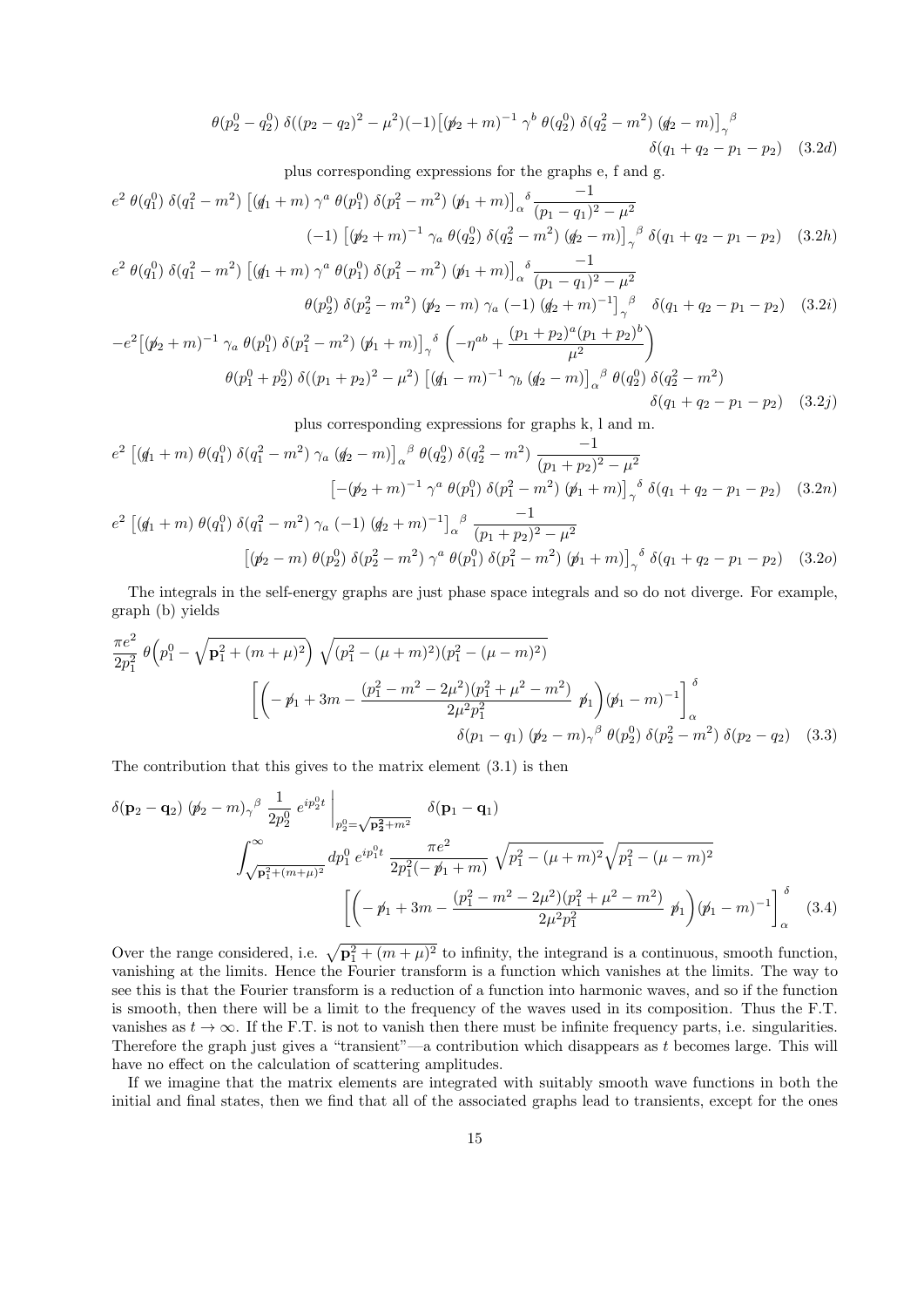with a singularity built in (that is, after Fourier transforming with respect to the  $p^0$ 's and  $q^0$ 's). This rules out graphs  $(d)$ –(g) and (j)–(m): the delta functions are all integrated out, and the poles cannot be reached, since the momenta in the proliferators have  $p^2$  either greater than  $(m + \mu)^2$  or less than  $(m - \mu)^2$ , whereas the pole is at  $p^2 = m^2$ . On the other hand, in graphs (h), (i), (n) and (o) the external proliferator can become infinite—although not the internal one. This gives a pole, and hence a contribution which survives as  $t \to \infty$ .

The contribution to the matrix element from graph (h) is

$$
e^{2} \frac{1}{2q_{1}^{0}} \frac{1}{2p_{1}^{0}} \left[ (\not{q}_{1} + m) \gamma^{a} (\not{p}_{1} + m) \right]_{\alpha}^{\delta} \frac{1}{(p_{1} - q_{1})^{2} - \mu^{2}} \left[ (\not{p}_{2} - m) \gamma_{a} (\not{q}_{2} - m) \right]_{\gamma}^{\beta} \n\frac{1}{2q_{2}^{0}} \frac{1}{p_{2}^{2} - m^{2}} e^{-i(q_{1}^{0} + q_{2}^{0})t} \delta(\mathbf{q}_{1} + \mathbf{q}_{2} - \mathbf{p}_{1} - \mathbf{p}_{2}) \Big|_{\substack{p_{1}, q_{1}, q_{2} \text{ onshell} \\ p_{2}^{0} = q_{1}^{0} + q_{2}^{0} - p_{1}^{0}}} (3.5)
$$

We can write

$$
\frac{1}{p_2^2 - m^2} = \frac{1}{(p_2^0 - E(\mathbf{p}_2))(p_2^0 + E(\mathbf{p}_2))} = \frac{1}{E(\mathbf{q}_1) + E(\mathbf{q}_2) - E(\mathbf{p}_1) - E(\mathbf{p}_2)} \frac{1}{(p_2^0 + E(\mathbf{p}_2))}
$$
(3.6)

If the pole is the only relevant part of the amplitude, then we can replace the rest of the expression with the value of the residue at the pole. Thus  $p_2^0 + E(\mathbf{p_2}) \to 2E(\mathbf{p_2})$  (where  $E(\mathbf{p}) = \sqrt{\mathbf{p^2} + m^2}$  throughout), and the contribution is

$$
e^{2} \frac{1}{2q_{1}^{0}2q_{2}^{0}2p_{1}^{0}2p_{2}^{0}} \frac{1}{(q_{1}^{0}+q_{2}^{0}-p_{1}^{0}-p_{2}^{0})} \left[ (q_{1}+m) \gamma^{a} (p_{1}+m) \right]_{\alpha}^{\delta} \frac{1}{(p_{1}-q_{1})^{2}-\mu^{2}} \left[ (p_{2}-m) \gamma_{a} (q_{2}-m) \right]_{\gamma}^{\beta} e^{-i(q_{1}^{0}+q_{2}^{0})t} \delta(\mathbf{q}_{1}+\mathbf{q}_{2}-\mathbf{p}_{1}-\mathbf{p}_{2}) \quad (3.7)
$$

where all the four momenta are on shell now. The other pole graphs (i), (n) and (o) can be dealt with in the same way, giving us

$$
\frac{e^2}{2q_1^0 2q_2^0 2p_1^0 2p_2^0} \left( \left[ \left( \phi_1 + m \right) \gamma^a \left( \phi_1 + m \right) \right]_{\alpha} \delta \frac{1}{(p_1 - q_1)^2 - \mu^2} \left[ \left( \phi_2 - m \right) \gamma_a \left( \phi_2 - m \right) \right]_{\gamma} \beta + \left[ \left( \phi_1 + m \right) \gamma^a \left( \phi_2 - m \right) \right]_{\alpha} \delta \frac{1}{(p_1 + p_2)^2 - \mu^2} \left[ \left( \phi_2 - m \right) \gamma_a \left( \phi_1 + m \right) \right]_{\gamma} \delta \right) + \frac{e^{-i \left( q_1^0 + q_2^0 \right)t} - e^{-i \left( p_1^0 + p_2^0 \right)t}}{q_1^0 + q_2^0 - p_1^0 - p_2^0} \delta(\mathbf{q_1} + \mathbf{q_2} - \mathbf{p_1} - \mathbf{p_2}) \quad (3.8)
$$

All the external particles can be treated as free in this resonance approximation, but the Dirac tensor representation is not convenient for seeing the correspondence with quantum mechanics, wherein spin is defined with respect to an absolute angular momentum basis, so we introduce the linear transformations  $u_{s\alpha}(p)$  and  $v_{s\alpha}(p)$  having the properties

$$
(\not p - m) u_s(p) = 0
$$
  
\n
$$
(\not p + m) v_s(p) = 0 \t s = 1, 2
$$
  
\n
$$
\overline{u}_s(p) u_{s'}(p) = \delta_{ss'}; \quad \overline{v}_s(p) v_{s'}(p) = -\delta_{ss'}; \quad \overline{v}u = \overline{u}v = 0;
$$
  
\n
$$
u_s^+(p) u_{s'}(p) = \frac{E(\mathbf{p})}{m} \delta_{ss'}; \quad v_s^+(p) v_{s'}(p) = \frac{E(\mathbf{p})}{m} \delta_{ss'};
$$
  
\n
$$
\overline{u}_s^{\beta}(p) u_{s\alpha}(p) = \frac{1}{2m} (\not p + m)_{\alpha}{}^{\beta}; \quad \overline{v}_s^{\beta}(p) v_{s\alpha}(p) = \frac{1}{2m} (\not p - m)_{\alpha}{}^{\beta}
$$
\n(3.9)

 $u_s$  and  $v_s$  are then solutions of the Dirac equation representing respectively electrons and positrons. In the non-relativistic limit, the particles have spins aligned up and down with respect to the z-axis for each of the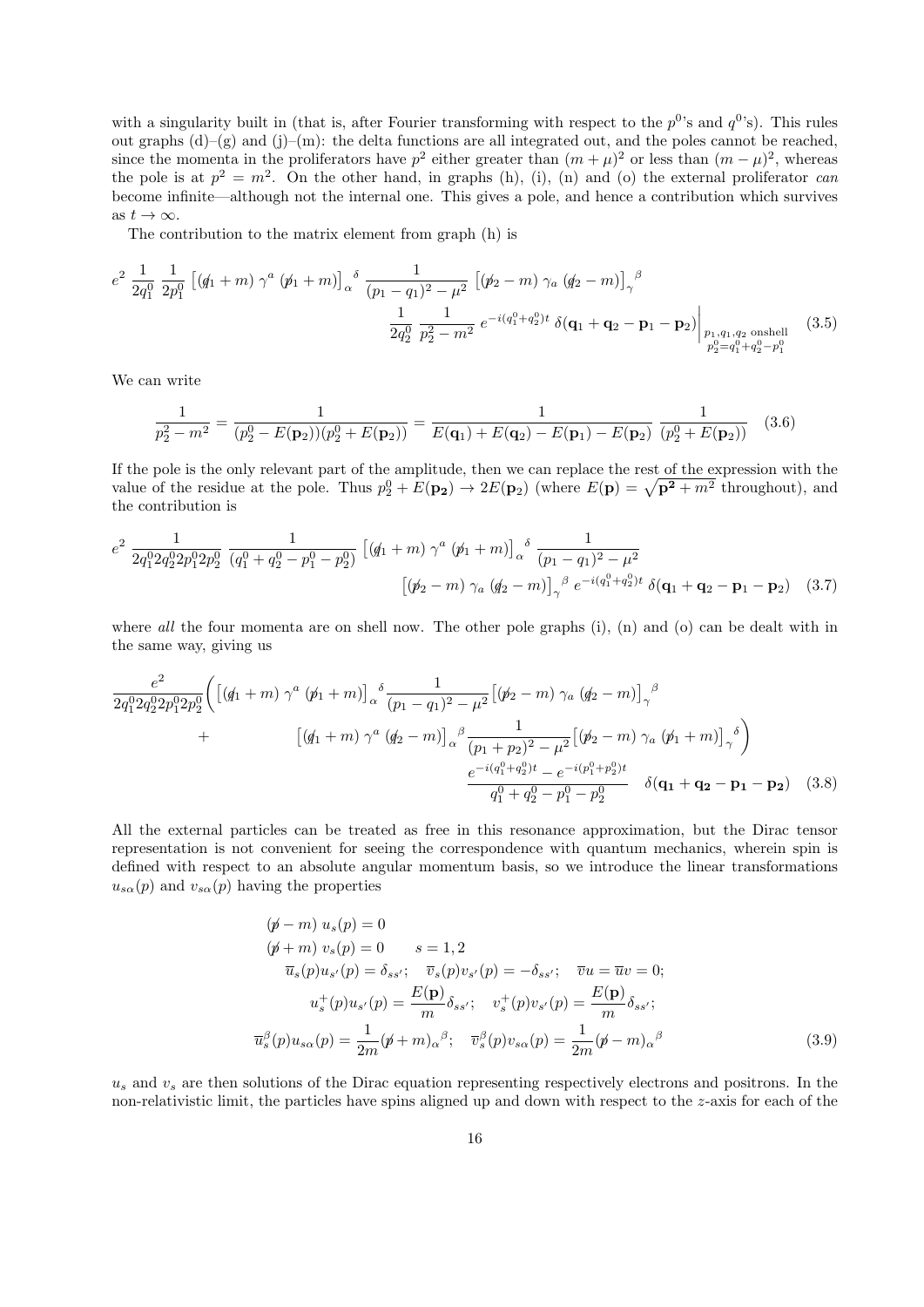values of s. Contracting these spinors appropriately with (3.8), and adding the zeroth-order contribution, we get

$$
\frac{m^2}{p_1^0 p_2^0} \delta_{r_1 s_1} \delta(\mathbf{p}_1 - \mathbf{q}_1) \delta_{r_2 s_2} \delta(\mathbf{p}_2 - \mathbf{q}_2) e^{-i(p_1^0 + p_2^0)t} \n+ \frac{e^2 m^4}{q_1^0 q_2^0 p_1^0 p_2^0} \left( \overline{u}_{s_1}(q_1) \gamma^a u_{r_1}(p_1) \frac{1}{(p_1 - q_1)^2 - \mu^2} \overline{v}_{r_2}(p_2) \gamma_a v_{s_2}(q_2) + \overline{u}_{s_1}(q_1) \gamma^a v_{s_2}(q_2) \frac{1}{(p_1 + p_2)^2 - \mu^2} \overline{v}_{r_2}(p_2) \gamma_a u_{r_1}(p_1) \right) \n+ \delta(\mathbf{q}_1 + \mathbf{q}_2 - \mathbf{p}_1 - \mathbf{p}_2) \frac{e^{-i(q_1^0 + q_2^0)t} - e^{-i(p_1^0 + p_2^0)t}}{q_1^0 + q_2^0 - p_1^0 - p_2^0} \tag{3.10}
$$

This is to be compared with

$$
\langle \mathbf{q}_1, s_1; \mathbf{q}_2, s_2 | e^{iHt} | \mathbf{p}_2, r_2; \mathbf{p}_1, r_1 \rangle = e^{i(p_1^0 + p_2^0)t} \delta_{r_1 s_1} \delta(\mathbf{q}_1 - \mathbf{p}_1) \delta_{r_2 s_2} \delta(\mathbf{q}_2 - \mathbf{p}_2) + \langle \mathbf{q}_1, s_1; \mathbf{q}_2, s_2 | V | \mathbf{p}_2, r_2; \mathbf{p}_1, r_1 \rangle \frac{e^{i(q_1^0 + q_2^0)t} - e^{i(p_1^0 + p_2^0)t}}{q_1^0 + q_2^0 - p_1^0 - p_2^0} + \mathcal{O}(V^2)
$$
 (3.11)

Which we have in the purely quantum mechanical interpretation of the same system. Evidently, within the resonance approximation, up to this order, the interaction picture does exist, since a direct comparison shows that the expressions are the same (apart from a differing sign of  $t$ , which is irrelevant). If we define

$$
|\mathbf{p}_2, r_2; \mathbf{p}_1, r_1\rangle = \sqrt{\frac{p_1^0 p_2^0}{m^2}} \overline{v}_{r_2}(p_2) \psi(0; \mathbf{p}_2) \overline{\psi}(0; \mathbf{p}_1) u_{r_1}(p_1)|0\rangle
$$
\n(3.12)

then  $(3.10)$  takes the same form as  $(3.11)$ , with

$$
\langle \mathbf{q}_1, s_1; \mathbf{q}_2, s_2 | V | \mathbf{p}_2, r_2; \mathbf{p}_1, r_1 \rangle = \frac{e^2 m^2}{\sqrt{q_1^0 q_2^0 p_1^0 p_2^0}} \left( \overline{u}_{s_1}(q_1) \ \gamma^a \ u_{r_1}(p_1) \frac{1}{(p_1 - q_1)^2 - \mu^2} \right. \left. \overline{v}_{r_2}(p_2) \ \gamma_a \ v_{s_2}(q_2) + \overline{u}_{s_1}(q_1) \ \gamma^a \ v_{s_2}(q_2) \ \frac{1}{(p_1 + p_2)^2 - \mu^2} \ \overline{v}_{r_2}(p_2) \ \gamma_a \ u_{r_1}(p_1) \right) \n\delta(\mathbf{q}_1 + \mathbf{q}_2 - \mathbf{p}_1 - \mathbf{p}_2) \tag{3.13}
$$

The differential cross section for scattering of beams of different particles of momenta  $p_1$  and  $p_2$  and spin polarisations  $r_1$  and  $r_2$ , into momentum space regions  $d^3\mathbf{q}_1$  and  $d^3\mathbf{q}_2$ , with spin polarisations  $s_1$  and  $s_2$  is [given by ordinary quantum mechanicsa](http://www.cgoakley.demon.co.uk/qft/2bodyxsec.pdf)s

$$
d\sigma = \frac{1}{v} d^3 \mathbf{q}_1 d^3 \mathbf{q}_2 |\langle \mathbf{q}_1, s_1; \mathbf{q}_2, s_2 || V || \mathbf{p}_2, r_2; \mathbf{p}_1, r_1 \rangle|^2 (2\pi)^4 \delta(q_1 + q_2 - p_1 - p_2)
$$
(3.14)

where  $v$  is the velocity of one particle beam in a frame where the other is stationary, and the "double bar" matrix element is one where the three momentum conservation delta function has been extracted.

Hence

$$
d\sigma = \frac{1}{v} \frac{m}{q_1^0} d^3 \mathbf{q}_1 \frac{m}{q_2^0} d^3 \mathbf{q}_2 \frac{m}{p_1^0} \frac{m}{p_2^0}
$$
  
\n
$$
e^4 \left| \overline{u}_{s_1}(q_1) \gamma^a u_{r_1}(p_1) \frac{1}{(p_1 - q_1)^2 - \mu^2} \overline{v}_{r_2}(p_2) \gamma_a v_{s_2}(q_2) + \overline{u}_{s_1}(q_1) \gamma^a v_{s_2}(q_2) \frac{1}{(p_1 + p_2)^2 - \mu^2} \overline{v}_{r_2}(p_2) \gamma_a u_{r_1}(p_1) \right|^2
$$
  
\n
$$
(2\pi)^4 \delta(q_1 + q_2 - p_1 - p_2) \quad (3.16)
$$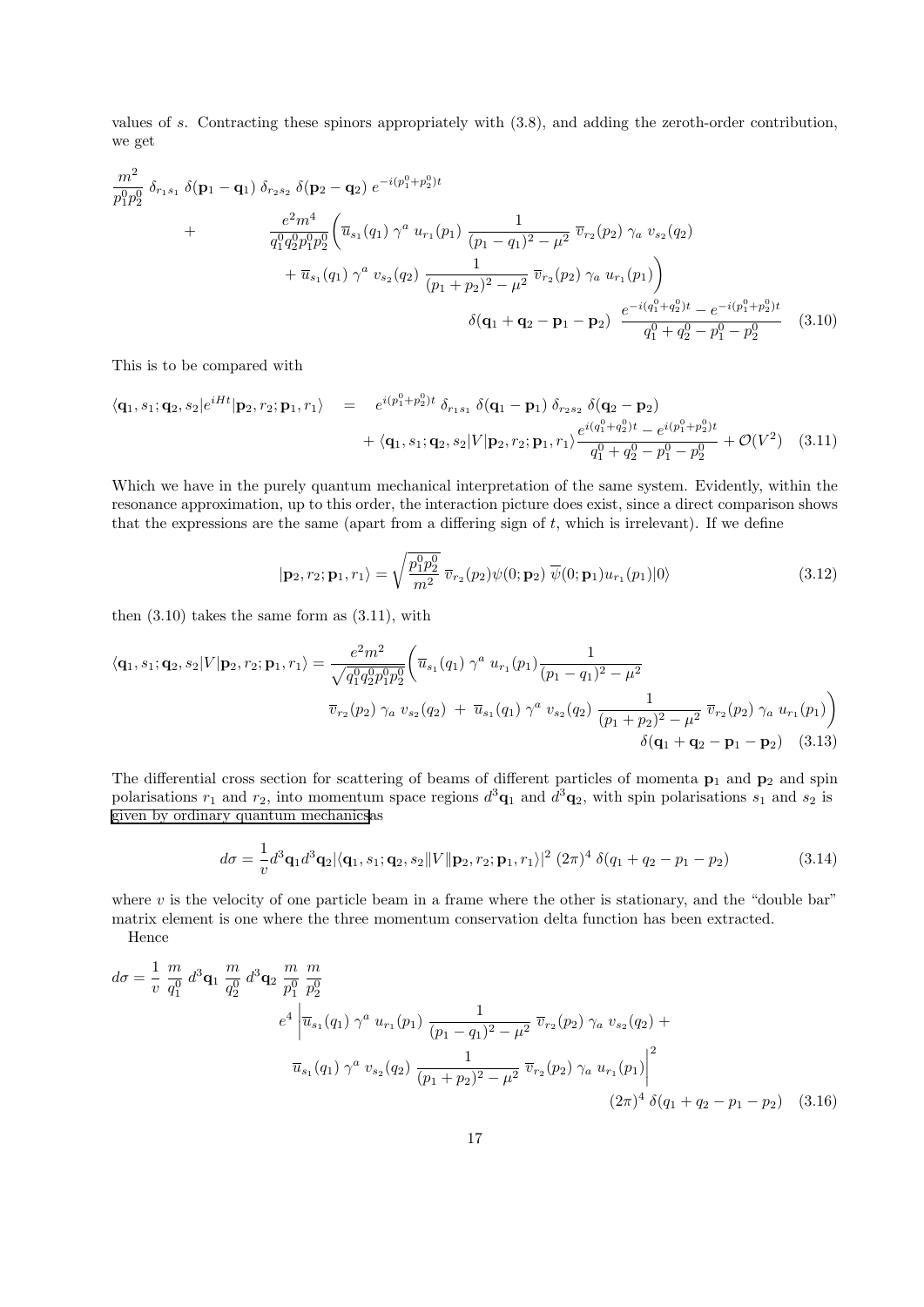The normalisations have been chosen so as to avoid factors of  $(2\pi)^3$  appearing whenever possible; this means that we need to replace

$$
\psi \to (2\pi)^{\frac{3}{2}}\psi; \qquad A \to (2\pi)^{\frac{3}{2}}A; \qquad e \to (2\pi)^{-\frac{3}{2}}e \qquad (3.17)
$$

to compare with the usual formulation. This gives

$$
d\sigma = \frac{1}{v} \frac{m}{p_1^0} \frac{m}{p_2^0} \frac{d^3 \mathbf{q}_1}{(2\pi)^3} \frac{m}{q_1^0} \frac{d^3 \mathbf{q}_2}{(2\pi)^3} \frac{m}{q_2^0}
$$
  
\n
$$
e^4 \left| \overline{u}_{s_1}(q_1) \gamma^a u_{r_1}(p_1) \frac{1}{(p_1 - q_1)^2 - \mu^2} \overline{v}_{r_2}(p_2) \gamma_a v_{s_2}(q_2) + \overline{u}_{s_1}(q_1) \gamma^a v_{s_2}(q_2) \frac{1}{(p_1 + p_2)^2 - \mu^2} \overline{v}_{r_2}(p_2) \gamma_a u_{r_1}(p_1) \right|^2
$$
  
\n
$$
(2\pi)^4 \delta(q_1 + q_2 - p_1 - p_2) \quad (3.18)
$$

which is exactly what we obtain from the consideration of the Feynman graphs of fig. 6.



Fig. 6. Order  $e^2$  Feynman graphs for  $e^+e^-$  elastic scattering

3.2.  $e^+e^- \rightarrow \gamma\gamma\gamma$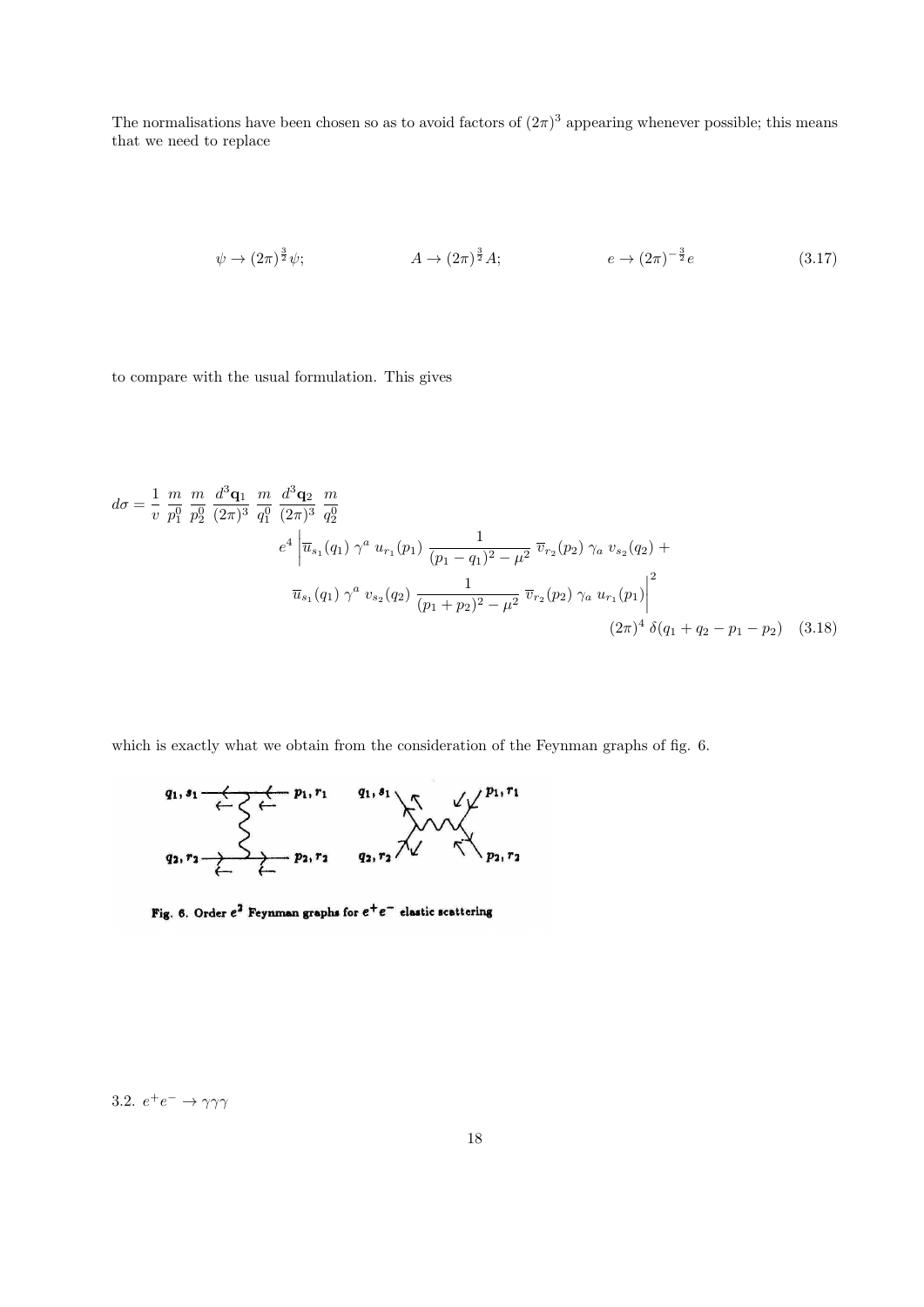

Fig. 7. Lowest order contributions to  $e^+e^- \rightarrow \gamma\gamma\gamma$ 

The lowest order contributions to this process are listed in fig. 7. For each one of these graphs there are also five others obtained by the exchange of photon line ends. In fact certain graphs do not actually contribute to this process. Each proliferator tree must have incoming particles before it and outgoing ones after it, so (e.g.) graph (p) is a contribution to  $\gamma e^+e^- \to \gamma\gamma$  but not  $e^+e^- \to \gamma\gamma\gamma$ . However, it may contribute as the required annihilation graph in one of the photon-permuted processes. For this particular permutation, though, it is graphs (o)–(s)  $[\gamma e^+e^- \to \gamma\gamma$  only and (t),(u) [no energetically allowed process] that we delete. Studying the remaining graphs, we see that  $(a)$ –(f) are the only ones with resonating proliferators. The graphs  $(c)$ –(f) are however rather awkward since they require an external photon which has  $q^2 \leq 0$  or an external electron with  $q^2 \geq (m+\mu)^2$ . We cannot make sense of this: such contributions give a matrix element which does not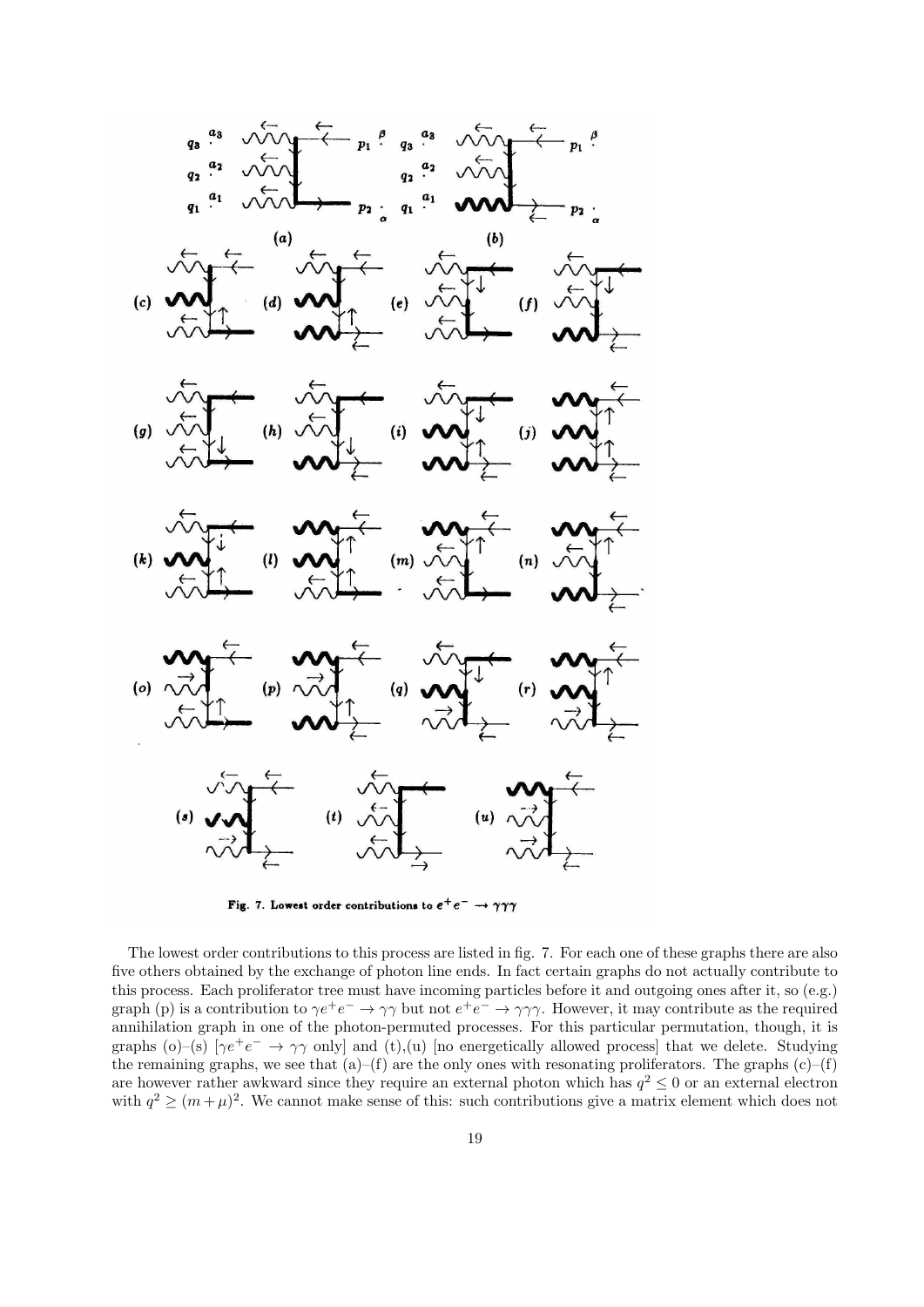permit itself to be compared with normal quantum mechanics. Also, measuring instruments will measure particles which are for practical purposes "on-shell", i.e. behaving almost as though free, with the given particle mass, so we need to discard these. This leaves us just two graphs which contribute (or rather twelve, if we include all the photon permutations), which are (a) and (b). The expressions are

$$
e^{3} \theta(q_{1}^{0}) \delta(q_{1}^{2} - \mu^{2}) \left( -\eta^{a_{1}b_{1}} + \frac{q_{1}^{a_{1}}q_{1}^{b_{1}}}{\mu^{2}} \right) \theta(q_{2}^{0}) \delta(q_{2}^{2} - \mu^{2}) \left( -\eta^{a_{2}b_{2}} + \frac{q_{2}^{a_{2}}q_{2}^{b_{2}}}{\mu^{2}} \right)
$$
  
\n
$$
\theta(q_{3}^{0}) \delta(q_{3}^{2} - \mu^{2}) \left( -\eta^{a_{3}b_{3}} + \frac{q_{3}^{a_{3}}q_{3}^{b_{3}}}{\mu^{2}} \right) (-1)
$$
  
\n
$$
\left[ (\not{p}_{2} + m)^{-1} \gamma_{b_{1}} (\not{p}_{2} - \not{q}_{1} + m)^{-1} \gamma_{b_{2}} (\not{q}_{3} - \not{p}_{1} + m)^{-1} \gamma_{b_{3}} \theta(p_{1}^{0}) (\not{p}_{1} + m) \delta(p_{1}^{2} - m^{2}) \right]_{\alpha}^{\beta}
$$
  
\n
$$
\delta(q_{1} + q_{2} + q_{3} - p_{1} - p_{2})
$$
  
\n
$$
+ e^{3} \theta(q_{3}^{0}) \delta(q_{3}^{2} - \mu^{2}) \left( -\eta^{a_{3}b_{3}} + \frac{q_{3}^{a_{3}}q_{3}^{b_{3}}}{\mu^{2}} \right) \theta(q_{2}^{0}) \delta(q_{2}^{2} - \mu^{2}) \left( -\eta^{a_{2}b_{2}} + \frac{q_{2}^{a_{2}}q_{2}^{b_{2}}}{\mu^{2}} \right)
$$
  
\n
$$
(q_{1}^{2} - \mu^{2})^{-1} \left( \eta^{a_{1}b_{1}} - \frac{q_{1}^{a_{1}}q_{1}^{b_{1}}}{\mu^{2}} \right) \left[ (\not{p}_{2} - m) \gamma_{b_{1}} \theta(p_{2}^{0}) \delta(p_{2}^{2} - m^{2}) (\not{q}_{1} - \not{p}_{2} - m)^{-1} \gamma_{b_{2}}
$$
  
\n
$$
(\not{p}_{1} - \not{q}_{3} - m)^{-1} \gamma_{b_{3}} \theta(p_{1}^{0}) \delta(p_{1}^{2} - m^{2}) (\
$$

We have used

$$
-\frac{\left(\eta^{ab} - \frac{q^a q^b}{\mu^2}\right)}{q^2 - \mu^2}
$$
 rather than 
$$
-\frac{\eta^{ab}}{q^2 - \mu^2}
$$

for the photon proliferator, which makes no difference since current is conserved at each vertex. Also, there is an additional factor of (-1) for the second graph. This arises because, strictly, the second graph has not been drawn correctly: the charge flow in the outgoing tree should be upwards. This means that the fermion lines will cross when attaching to this, giving a factor of (-1). The contribution to

$$
\langle 0|A^{a_3}(t;-\mathbf{q}_3)A^{a_2}(t;-\mathbf{q}_2)A^{a_1}(t;-\mathbf{q}_1)\psi_\alpha(0;\mathbf{p}_2)\overline{\psi}^\beta(0;-\mathbf{p}_1)|0\rangle\tag{3.20}
$$

is thus

$$
e^{3} \frac{1}{2q_{1}^{0}2q_{2}^{0}2q_{3}^{0}2p_{1}^{0}2p_{2}^{0}} \left(-\eta^{a_{1}b_{1}} + \frac{q_{1}^{a_{1}}q_{1}^{b_{1}}}{\mu^{2}}\right) \left(-\eta^{a_{2}b_{2}} + \frac{q_{2}^{a_{2}}q_{2}^{b_{2}}}{\mu^{2}}\right) \left(-\eta^{a_{3}b_{3}} + \frac{q_{3}^{a_{3}}q_{3}^{b_{3}}}{\mu^{2}}\right)
$$

$$
\left[(\not p_{2} - m) \gamma_{b_{1}} (\not q_{1} - \not p_{2} - m)^{-1} \gamma_{b_{2}} (\not p_{1} - \not q_{3} - m)^{-1} \gamma_{b_{3}} (\not p_{1} + m)\right]_{\alpha}^{\beta}
$$

$$
\delta(\mathbf{q}_{1} + \mathbf{q}_{2} + \mathbf{q}_{3} - \mathbf{p}_{1} - \mathbf{p}_{2}) \frac{e^{-i(q_{1}^{0} + q_{2}^{0} + q_{3}^{0})t} - e^{-i(p_{1}^{0} + p_{2}^{0})t}}{q_{1}^{0} + q_{2}^{0} + q_{3}^{0} - p_{1}^{0} - p_{2}^{0}} \qquad (3.21)
$$

where we have also taken the residue of the pole, and all four-momenta are now on shell.

The orthonormal  $e^+e^-$  and  $\gamma\gamma\gamma$  states of ordinary quantum mechanics would be related to the states generated here by

$$
|\mathbf{p_2}, r_2; \mathbf{p_1}, r_1\rangle = \sqrt{\frac{p_1^0 p_2^0}{m^2}} \overline{v}_{r_2}(p_2) \ \psi(0; \mathbf{p_2}) \ \overline{\psi}(0; \mathbf{p_1}) \ u_{r_1}(p_1)|0\rangle
$$
  
and  

$$
|\mathbf{q_1}, i_1; \mathbf{q_2}, i_2; \mathbf{q_3}, i_3\rangle = \frac{1}{\sqrt{3!}} \sqrt{2q_1^0} \ \epsilon^{(i_1)}(q_1) \cdot A(q_1) \ \sqrt{2q_2^0} \ \epsilon^{(i_2)}(q_2) \cdot A(q_2) \ \sqrt{2q_3^0} \ \epsilon^{(i_3)}(q_3) \cdot A(q_3)|0\rangle
$$
 (3.22)

where  $\epsilon^{(i)}(q)$  are spin polarisation tensors, satisfying

$$
q \cdot \epsilon^{(i)}(q) = 0; \qquad \epsilon^{(i)*}(q) \cdot \epsilon^{(j)}(q) = \delta^{ij}; \qquad \sum_i \epsilon_a^{(i)*}(q) \epsilon_b^{(i)}(q) = \left(-\eta_{ab} + \frac{q_a q_b}{\mu^2}\right)
$$
(3.23)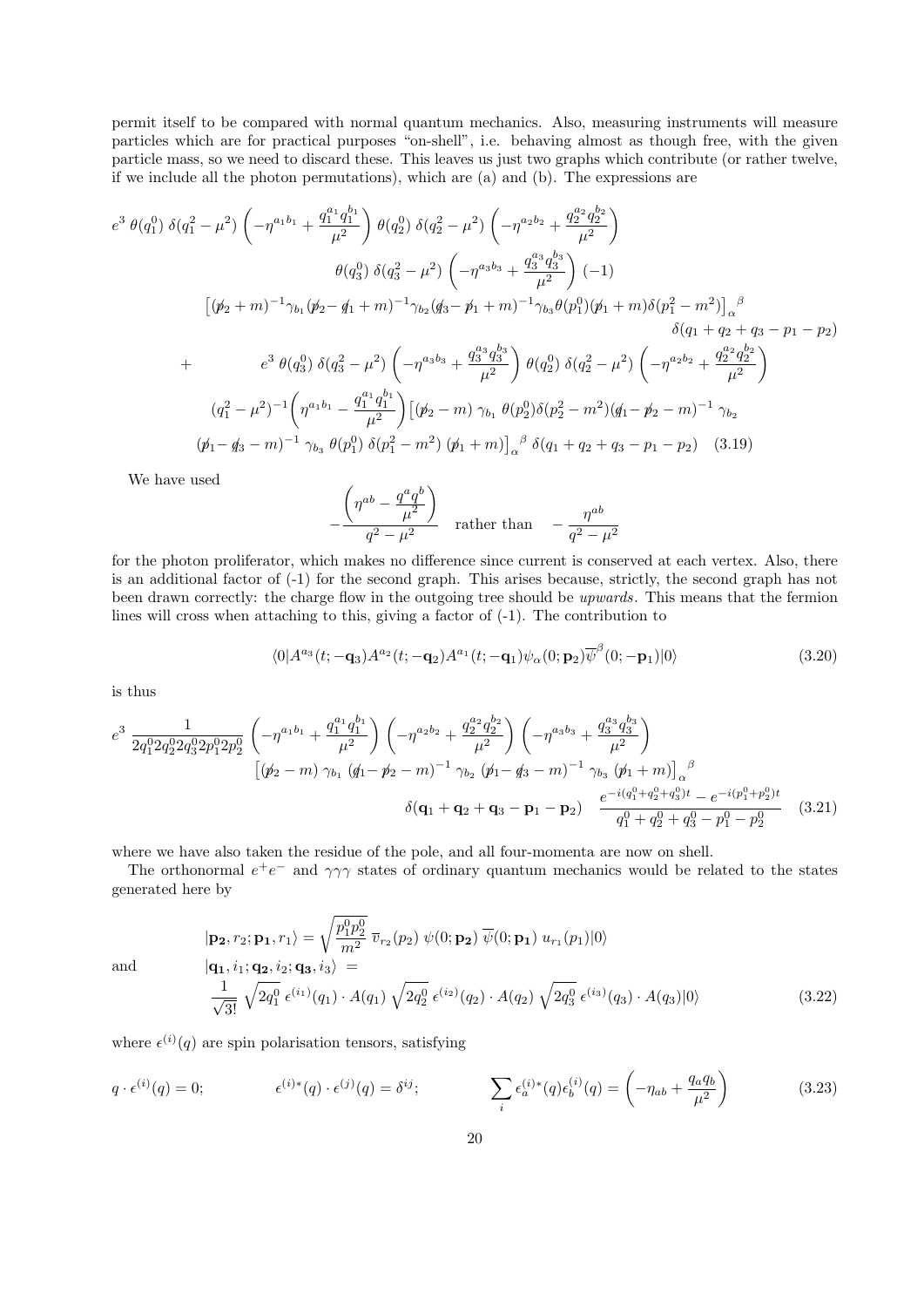This gives us a quantum-mechanics-style reduced matrix element for the process thus:

$$
\langle \mathbf{q}_1, i_1; \mathbf{q}_2, i_2; \mathbf{q}_3, i_3 \| V \| \mathbf{p}_2, r_2; \mathbf{p}_1, r_1 \rangle = \frac{e^3}{\sqrt{2q_1^0 2q_2^0 2q_3^0}} \sqrt{\frac{m^2}{p_1^0 p_2^0}}
$$

$$
\frac{1}{\sqrt{3!}} \left( \epsilon^{(i_1)*b_1}(q_1) \epsilon^{(i_2)*b_2}(q_2) \epsilon^{(i_3)*b_3}(q_3) + 5 \text{ exchanges} \right)
$$

$$
\overline{v}_{r_2}(p_2) \gamma_{b_1} (q_1 - p_2 - m)^{-1} \gamma_{b_2} (p_1 - q_3 - m)^{-1} \gamma_{b_3} u_{r_1}(p_1) \quad (3.24)
$$

and hence a differential cross-section of

$$
d\sigma = \frac{1}{v} \frac{d^3 \mathbf{q}_1}{2q_1^0} \frac{d^3 \mathbf{q}_2}{2q_2^0} \frac{d^3 \mathbf{q}_3}{2q_3^0} \frac{m}{p_1^0} \frac{m}{p_2^0} \frac{1}{3!}
$$
  
\n
$$
\begin{vmatrix}\ne^3 (\epsilon^{(i_1)*b_1}(q_1) \epsilon^{(i_2)*b_2}(q_2) \epsilon^{(i_3)*b_3}(q_3) + 5 \text{ exchanges}) \\
\vdots \\
\frac{m}{v_{r_2}(p_2)} \gamma_{b_1} (q_1 - p_2 - m)^{-1} \gamma_{b_2} (p_1 - q_3 - m)^{-1} \gamma_{b_3} u_{r_1}(p_1)\n\end{vmatrix}^2
$$
  
\n
$$
(2\pi)^4 \delta(q_1 + q_2 + q_3 - p_1 - p_2) \quad (3.25)
$$

which upon making the necessary rescaling  $e \to (2\pi)^{-\frac{3}{2}}e$  will be seen to be identical to the result obtained from the consideration of the Feynman graphs of fig. 8.



Fig. 8. Lowest order Feynman graphs for  $e^+e^- \rightarrow \gamma\gamma\gamma$ 

### 3.3. THE GENERAL CASE



Fig. 9. The resonance graphs for a general scattering process

For any scattering process, the lowest-order contributions will always be "tree" graphs, and there will be a pair of graphs of the form given in fig. 9: i.e. a single external proliferator, which is at the bottom of the stacks of respectively incoming and outgoing lines. The lines here are generic (i.e.  $\gamma$ ,  $e^+$  or  $e^-$  particles), and provided that the process is energetically allowed, these will give resonance contributions arising from this external proliferator. The internal network necessarily comprises solely of proliferators. The propagators are all integrated out with respect to their time components, which gives

$$
\frac{1}{2q_0} \left( -\eta_{aa'} + \frac{q_a q_{a'}}{\mu^2} \right), \quad \frac{1}{2q_0} (q+m) \quad \text{and} \quad \frac{1}{2q_0} (q-m) \tag{3.26}
$$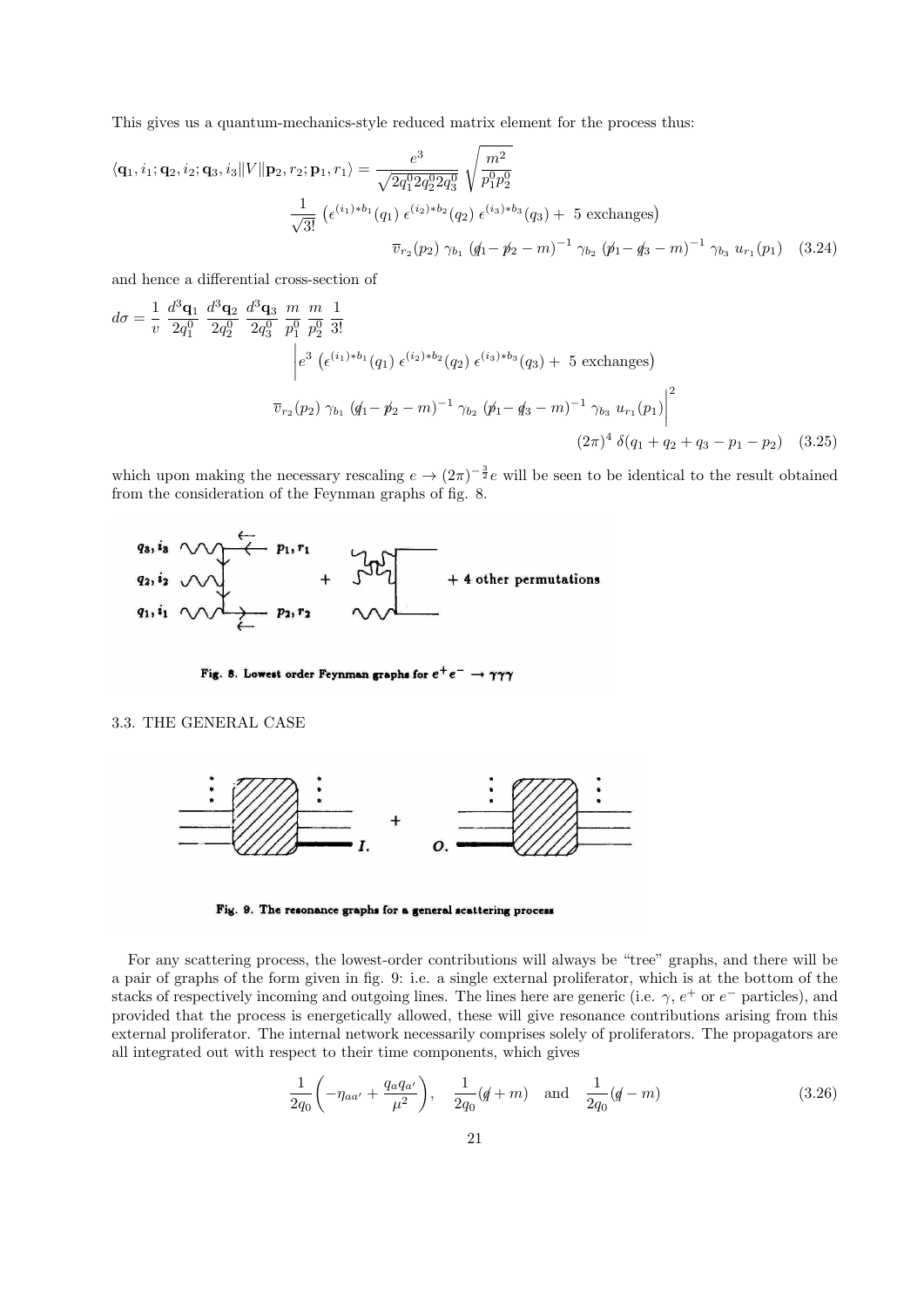for the cases of photons, electrons and positrons respectively (where all momenta are on shell). The integration of the time component of the proliferator momentum is done by the time-component part of the four-momentum delta function. This gives an energy conservation resonance pole. Taking the residue of this in the rest of the expression, we have

$$
(\mp)\frac{1}{2q_0}\left(-\eta_{aa'} + \frac{q_aq_{a'}}{\mu^2}\right)\frac{1}{E_f - E_i}, \quad (\mp)\frac{1}{2q_0}(q+m)\frac{1}{E_f - E_i}
$$
  
and 
$$
(\pm)\frac{1}{2q_0}(q-m)\frac{1}{E_f - E_i}
$$
(3.27)

for photons, electrons and positrons. The top sign is for appearance in the final state, the bottom for appearance in the initial state. In the resonance approximation, the value of the internal expression is the same for each graph, apart from a possible sign. This arises because charge in a proliferator tree attached to an incoming line flows downwards, whereas in an outgoing tree it flows upwards, and in going from one to the other we may cause fermion lines to cross of uncross, each one generating a factor of (-1). A rather involved argument shows us that the difference between the two internal expressions is  $(-1)^{e^+_I+e^+_O}$ , where  $e^+_I$ is unity if the proliferator I is a positron and zero otherwise. Similarly for  $e^+_O$ . This is because of fermion line crossings. Hence the value of the resonance parts of the two graphs is

$$
(-)^{e_I^+} \frac{e^{-iE_f t} - e^{-iE_i t}}{E_f - E_i}
$$
 (outgoing factors) (internal expression) (incoming factors) (3.28)

(the "internal expression" applying to the graph with the incoming proliferator). The factors applied to the internal expression are of the form of propagators, i.e. those of (3.26) which includes the place where the proliferator was before.

To relate this matrix element to one of ordinary quantum mechanics, we need to multiply incoming lines by

$$
\sqrt{2q_0} \epsilon_a^{(i)}(q), \quad \sqrt{\frac{q_0}{m}} u_r(q) \quad \text{and} \quad \sqrt{\frac{q_0}{m}} \overline{v}_r(q) \tag{3.29}
$$

for respectively photons, electrons and positrons. The Pauli adjoints of these are applied to outgoing lines. Contracting these with the factors obtained before, we then have

$$
-\frac{1}{\sqrt{2q_0}}\epsilon_a^{(i)}(q), \quad \sqrt{\frac{m}{q_0}}\,u_r(q) \quad \text{and} \quad -\sqrt{\frac{m}{q_0}}\,\overline{v}_r(q) \tag{3.30}
$$

as the factors to be applied to the internal expression, the adjoints being used for outgoing lines. There is also a factor of  $1/\sqrt{m!}$  for each m-repeated incoming or outgoing particle.

If we include the external proliferator, then we can imagine the graph as built up with the rules

$$
\frac{i}{\cancel{q}-m}
$$
 for internal fermion lines, where *q* is the  
momentum flowing parallel to the charge line

$$
\frac{-i\eta^{ab}}{l^2 - \mu^2}
$$
 for internal photon lines

 $-ie\gamma_a$  for each vertex

 $\overline{q}$ 

which are those of ordinary Feynman graph analysis. This follows because the number or vertices is the same as the number of proliferators, so the i discrepancy in the lines multiplies the  $-i$  discrepancy in the vertices to give no overall change. However the external proliferator is put on shell so an extra factor of i is spare. The matrix element is thus

$$
\frac{e^{-iE_f t} - e^{-iE_i t}}{E_f - E_i} \ i(-)^{n_\gamma + n_{e^+}} \sqrt{S} \left(\frac{m}{q_0}\right)^{(n_{e^+} + n_{e^-})/2} \left(\frac{1}{2q_0}\right)^{n_\gamma/2} \text{[Feynman graph amplitude]} \tag{3.31}
$$